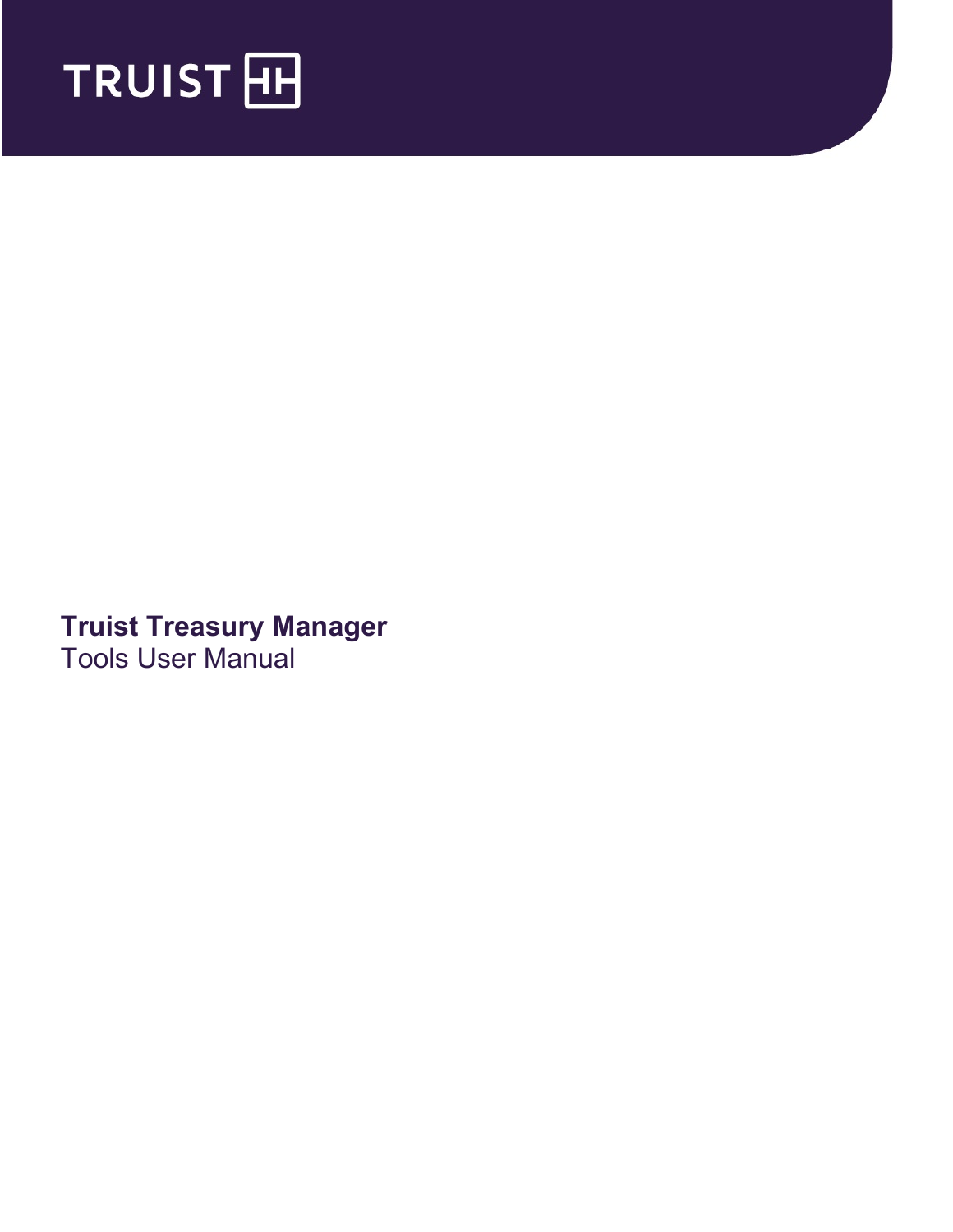**Truist Treasury Manager:** Tools User Manual

THIS IS A CONFIDENTIAL DOCUMENT THAT YOU SHOULD MAINTAIN IN A SECURE LOCATION.

The information contained in this manual is the property of Truist Financial Corporation. Reproduction, manipulation, adjustment, or transfer transmission, either in part or in whole, is prohibited without prior written permission from Truist Financial Corporation. Truist Bank, Member FDIC. ©2021 Truist Financial Corporation. Truist, the Truist logo, and Truist Purple are service marks of Truist Financial Corporation. Rev. 11/21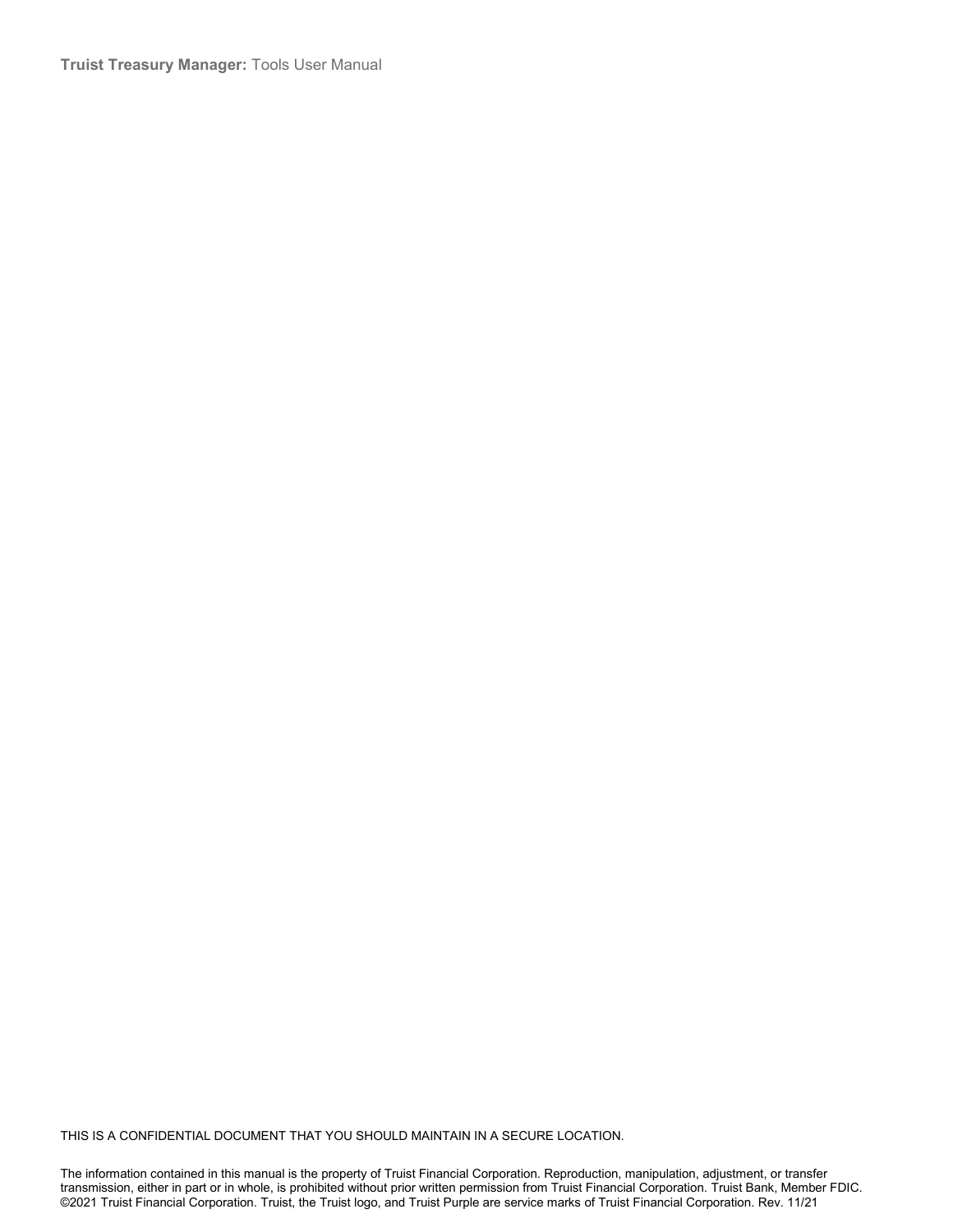# **Table of Contents**

| Your Responsibility for Maintaining Security 5 |  |
|------------------------------------------------|--|
|                                                |  |
|                                                |  |
|                                                |  |
|                                                |  |
|                                                |  |
|                                                |  |
| Understanding Treasury Manager Tools 7         |  |
|                                                |  |
|                                                |  |
|                                                |  |
|                                                |  |
|                                                |  |
|                                                |  |
|                                                |  |
|                                                |  |
|                                                |  |
|                                                |  |
|                                                |  |
|                                                |  |
|                                                |  |
|                                                |  |
|                                                |  |
|                                                |  |
|                                                |  |
|                                                |  |
|                                                |  |
|                                                |  |
|                                                |  |
|                                                |  |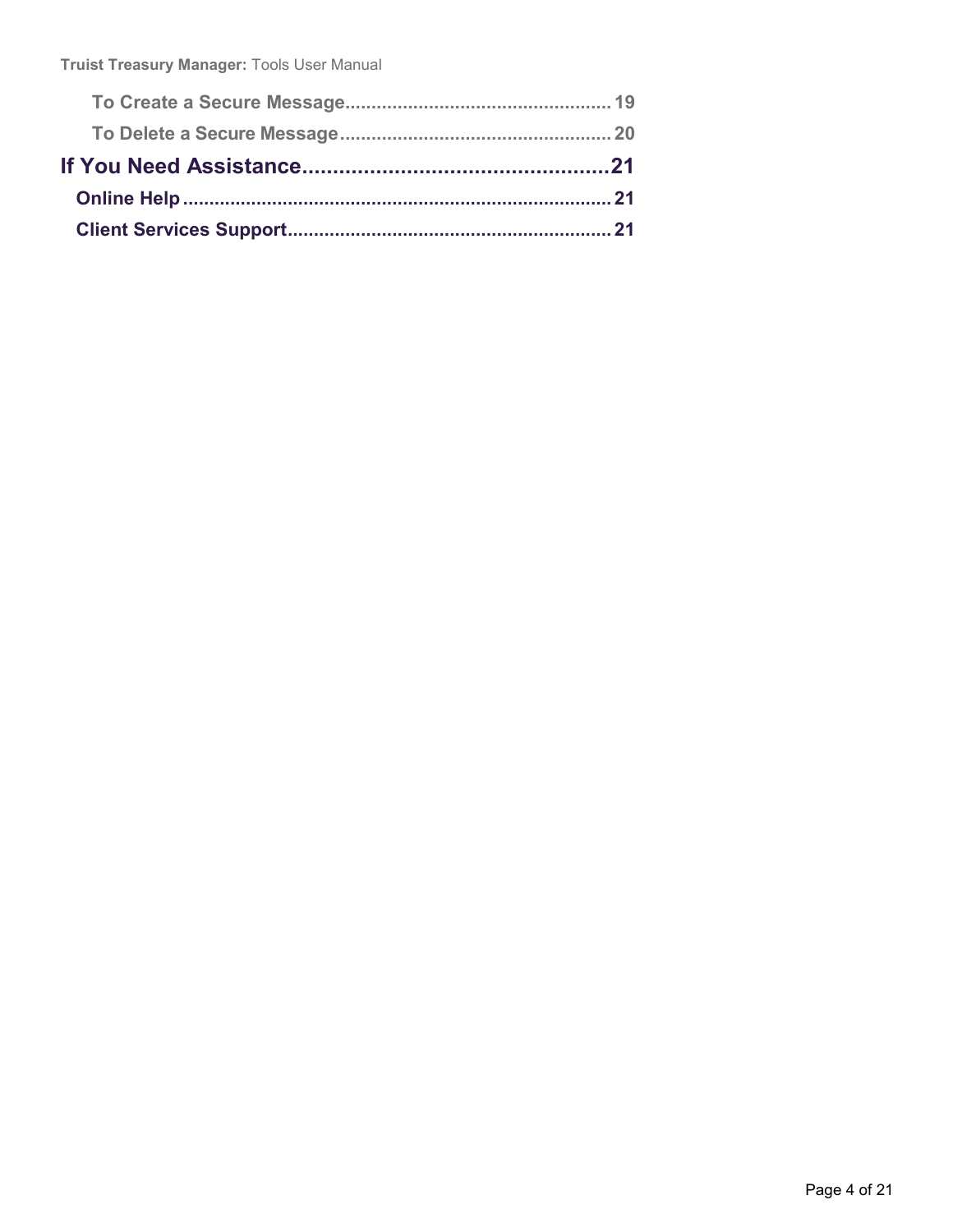# <span id="page-4-0"></span>**Getting Started**

## <span id="page-4-1"></span>**Maintaining Security**

Your company must designate at least one company security administrator (CSA, also referred to in some instances as an administrator) to control account access and transactional capabilities of any users within your company. Using the Administration function, any of your company's CSAs can activate/deactivate users and entitle any users for access to any accounts and other functions available to your company in Truist Treasury Manager (including the CSAs themselves). They can also administer passwords, tokens, and designate another user as CSA. In addition, the CSA can manage account preferences, including nicknaming accounts and controlling the display of accounts within Treasury Manager. Any CSA can administer their own entitlements to include access to any accounts and other functions available to you in your company's Treasury Manager setup.

## <span id="page-4-2"></span>**Your Responsibility for Maintaining Security**

Your company must maintain appropriate internal controls over access to and use of Treasury Manager. Each CSA has access to the Audit Report for system usage and activity information. This includes exception activity, successful attempts to use the system, and completed activities.

If you discover or suspect any fraudulent activity with respect to your company's Treasury Manager service or accounts, disable any affected user ID immediately, and contact Treasury Solutions Client Support at **800-774-8179**. Representatives are available from 8 am – 8 pm ET Monday through Friday on bank business days.

### <span id="page-4-3"></span>**System Access**

Treasury Manager can be accessed on the Internet at [treasurymanager.truist.com.](http://www.suntrust.com/sunviewtreasurymanager%20treasurymanager.truist.com)

### <span id="page-4-4"></span>**IDs and Passwords**

A combination of three elements (Company ID, User ID, and Password) is required to access Treasury Manager. System parameters for password usage have been defined to help maintain the security of your company's information. Guidelines based upon these parameters include:

- *A new password must be created for new users when the system is accessed for the first time*.
- *There is a minimum user ID length of six characters. The password length is a minimum of eight characters with a maximum length of 20*. User IDs and passwords are case-sensitive and must include at least one letter, one number, and one special character. Treasury Manager prohibits the reuse of your previous three passwords.
- *To voluntarily change a password:* Any user can change their own password by hovering over **Tools,** which is located on the main menu, and then from the **Set** menu, click **Password**. The **Change Password** page will display. Enter the old password, the new password, and then confirm the new password and click the **Submit** button.

Truist recommends that you create a user ID with CSA entitlement for daily use. Keep all IDs and passwords in a secure location, and do not share passwords with other users.

Truist may use additional security processes and procedures to authenticate users.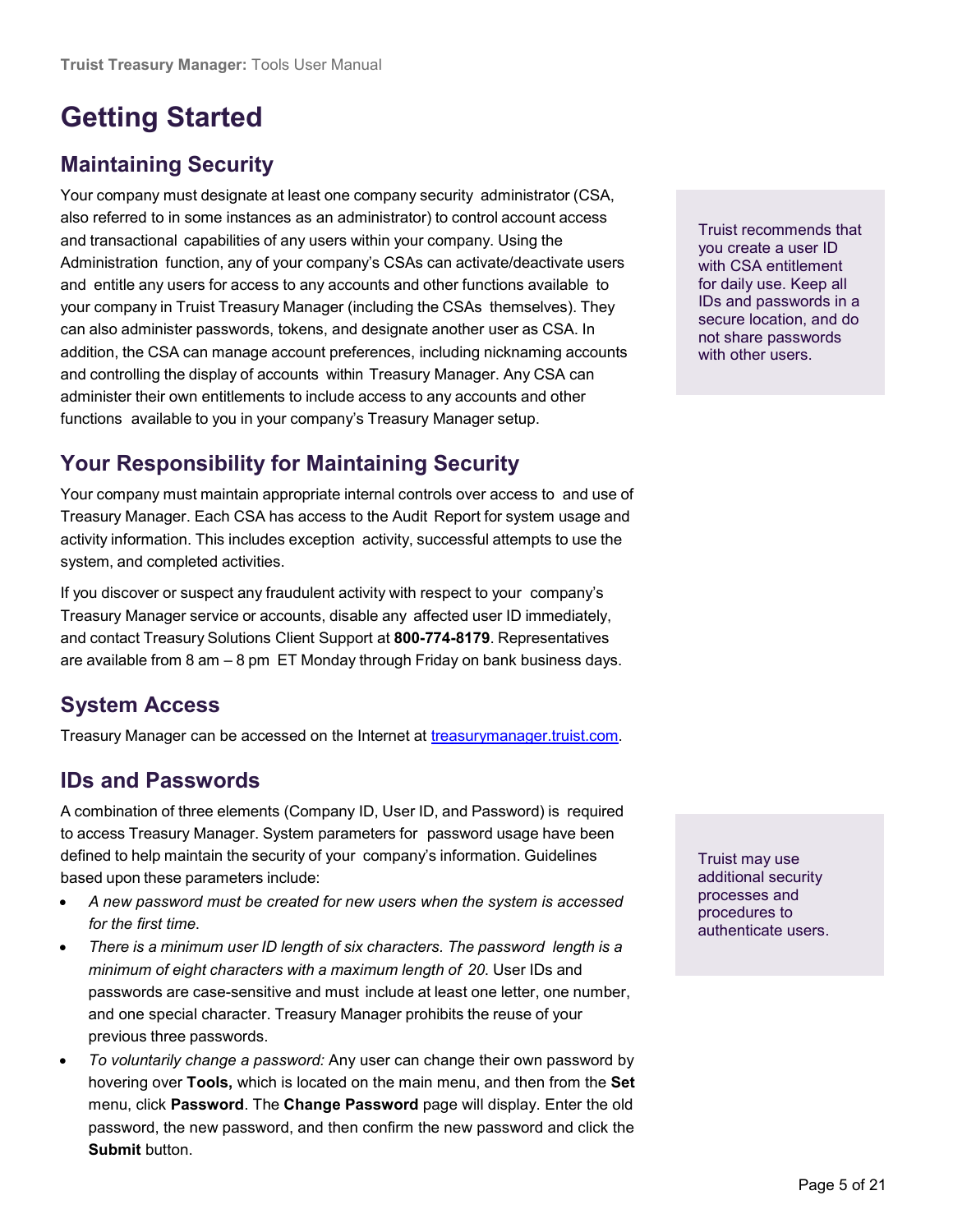• *Disabled user ID*: The system will disable your user ID after five failed attempts to sign on. Contact your company security administrator to reset your user ID and password.

## <span id="page-5-0"></span>**Inactivity Time Out**

If your session is idle for more than 30 minutes, the system will time out due to inactivity and your access will be suspended. During a timeout period, your browser can remain connected to Treasury Manager. If a timeout occurs, you will have to sign back onto the system. Note that data entry alone is not considered activity. Activity in Treasury Manager is recorded by page changes or the use of the **Submit**  button.

### <span id="page-5-1"></span>**Important Notes**

When using Treasury Manager, best practice is to use the action buttons or top navigation menus to navigate through the application. Do not use your browser's **Refresh** button. In some cases, this could cause a form to be submitted twice. Clicking the **Back** button will return you to the previous page, but it will not reverse any transactions performed prior to your clicking the button.

## <span id="page-5-2"></span>**Required Fields**

Required data entry fields for Treasury Manager are noted to the right of the field with an asterisk (\*).

### <span id="page-5-3"></span>**Processing Deadlines and Cut-off Times**

To obtain processing deadlines or cut-off times for the Treasury Manager system, review the *Treasury Manager Processing Deadlines* document. This document is located on the Treasury Manager page of the Treasury Resource Center, which can be accessed from within the system by clicking the **User Material** link located at the top right of any page.

Click the **Log Off** link at the top right of any page to end your Treasury Manager session and close the connection completely.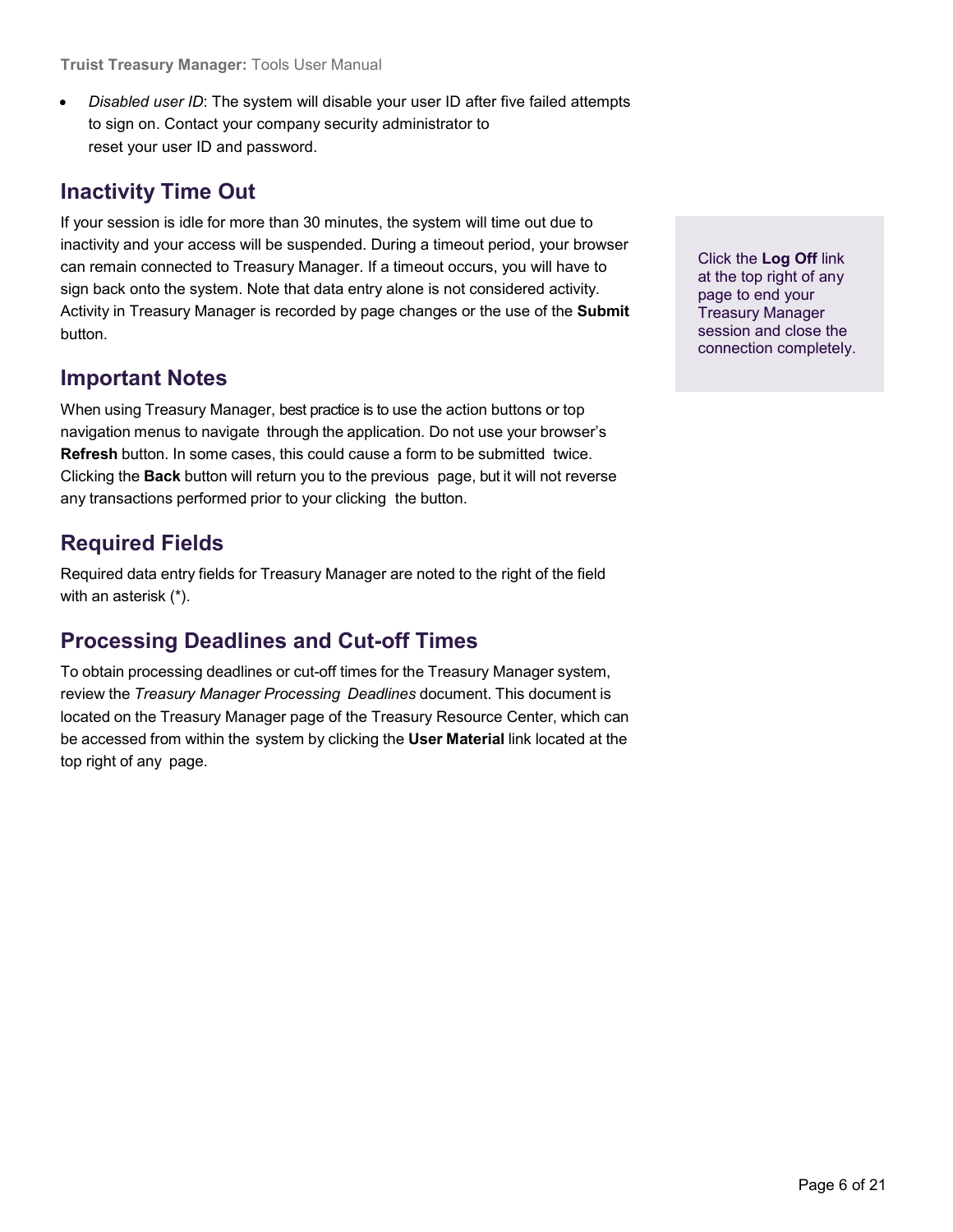# <span id="page-6-0"></span>**Understanding Treasury Manager Tools**

The Treasury Manager Tools menu allows you to perform tasks to help manage your day-to-day operations when using the system. You have the flexibility to set reminders, manage alerts, send secure messages, select your desired startup screen, change your password and security questions, and select preferred banks.

**Tools Menu Tools Functions**

| <b>Tools</b>              |
|---------------------------|
| Manage                    |
| <b>Alert Settings</b>     |
| <b>Messages</b>           |
| <b>Standard Banks</b>     |
| Create                    |
| Message                   |
| <b>Preferred Bank</b>     |
| Set                       |
| Password                  |
| <b>Startup Screen</b>     |
| <b>Security Questions</b> |
|                           |

| <b>Function</b> | <b>Description</b>                                                                     |
|-----------------|----------------------------------------------------------------------------------------|
| <b>Manage</b>   | Edit and delete alerts, delivery settings,<br>messages, reminders, and preferred banks |
| Create          | Create messages to our bank support staff and<br>select preferred banks                |
| <b>Set</b>      | Change passwords, select a default startup<br>screen, and create security questions    |

# <span id="page-6-1"></span>**Using Treasury Manager Tools**

With Treasury Manager Tools, you can:

- Change your password and create security questions as needed
- Select a default login screen
- Manage standard and preferred banks for future use
- Stay current with your account by setting up custom alerts for specific account triggers, delivered to your email or mobile device
- Create personalized reminders for important dates and events
- Send secure messages to Truist support representatives

### <span id="page-6-2"></span>**About Changing Passwords**

The **Change Password** page prompts you to change your password before allowing you to access your Treasury Manager account. New users are prompted to change their passwords the first time they attempt to log on to their accounts. Passwords can also be voluntarily changed, or changed as defined by Truist.

#### <span id="page-6-3"></span>**To Change a Password**

1. From the main menu, select **Tools**, then in the **Set** section, click **Password**. The Change Password page displays.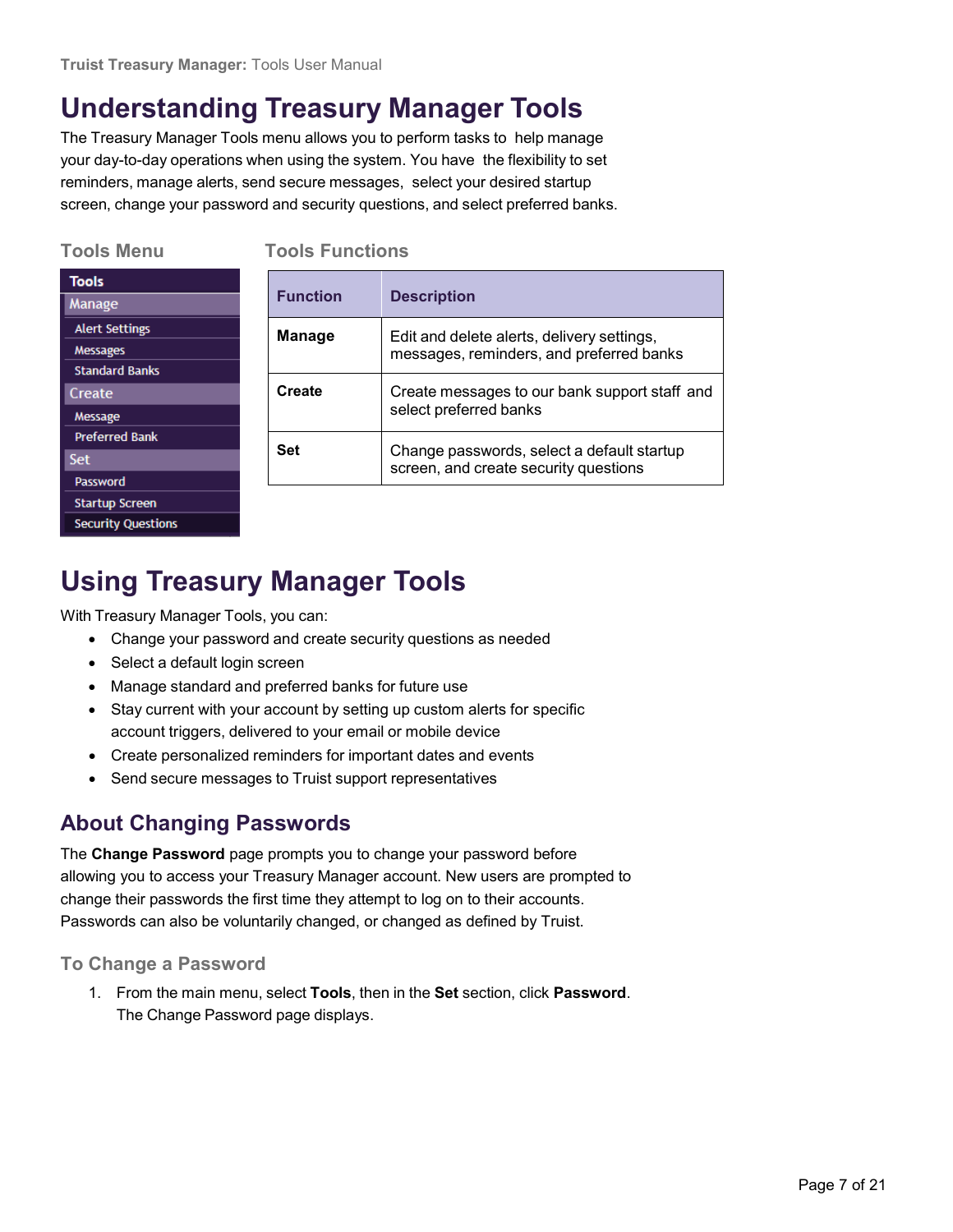| 11/24/2021 15:57 (Eastern Time)<br>- Last Login:                 |                  |                  |                     | Alerts 33 Approvals 1 Messages 0    |                                                                                                                                                             |                                                   |
|------------------------------------------------------------------|------------------|------------------|---------------------|-------------------------------------|-------------------------------------------------------------------------------------------------------------------------------------------------------------|---------------------------------------------------|
| TRUIST <sub>H</sub>                                              |                  |                  |                     |                                     | <b>Treasury Manager</b>                                                                                                                                     | Welcome, James<br>Inbox   User Material   Log Off |
|                                                                  |                  |                  |                     |                                     |                                                                                                                                                             | Timeout: 0:22:49                                  |
| <b>Treasury Dashboard</b><br><b>Information Reporting</b>        | <b>Payments</b>  | <b>Transfers</b> | <b>Positive Pay</b> | <b>Check Services File Services</b> | Administration<br><b>Tools</b><br>Manage                                                                                                                    |                                                   |
| <b>Change Password</b><br>Use this page to change your password. | * Required       |                  |                     |                                     | <b>Alert Settings</b><br><b>Messages</b><br><b>Standard Banks</b><br>Create<br>Message<br><b>Preferred Bank</b><br>Set<br>Password<br><b>Startup Screen</b> | C                                                 |
| Old Password *                                                   |                  |                  |                     |                                     | <b>Security Questions</b>                                                                                                                                   |                                                   |
| New Password *<br>Confirm Password *                             |                  |                  |                     |                                     |                                                                                                                                                             |                                                   |
|                                                                  | Cancel<br>Submit |                  |                     |                                     |                                                                                                                                                             |                                                   |

- 2. Enter the old and new passwords, and reenter the new password in the **Confirm Password** text box.
- 3. Click the **Submit** button to save the password changes. The Change Password page displays with a success message.

### <span id="page-7-0"></span>**About the Startup Screen**

The **Startup Screen** page allows you to configure and select your preferred startup screen. When accessing Treasury Manager, the **Treasury Dashboard** page will display by default. You may change the default startup screen to one of the following options:

- Treasury Dashboard
- Payment Center Pending List
- Payment Center Processed List
- Payment Center All List
- Current Day Balances
- Prior Day Balances

<span id="page-7-1"></span>**To Select the Startup Screen**

1. From the main menu, select **Tools**, and in the **Set** section, click Startup Screen. The Startup Screen page displays.

| <b>TRUIST HH</b>                       |                                                                                                                                              |                      |                                                                                                           |                                                              |                       |                      |              |                       |
|----------------------------------------|----------------------------------------------------------------------------------------------------------------------------------------------|----------------------|-----------------------------------------------------------------------------------------------------------|--------------------------------------------------------------|-----------------------|----------------------|--------------|-----------------------|
| <b>Treasury Dashboard</b>              | <b>Information Reporting</b>                                                                                                                 | <b>Payments</b>      | Transfers                                                                                                 | <b>Positive Pay</b>                                          | <b>Check Services</b> | <b>File Services</b> | <b>Tools</b> | <b>Administration</b> |
| <b>Startup Screen</b>                  | Use this page to define the default page to display upon logging in and upon completion of various activities.<br>Default Screen after Login |                      | Treasury Dashboard                                                                                        |                                                              |                       |                      |              |                       |
| <b>Fraud &amp; Security</b><br>Privacy | <b>Terms &amp; Conditions</b>                                                                                                                | <b>Accessibility</b> | <b>Treasury Dashboard</b><br>Payment Center All List<br><b>Current Day Balances</b><br>Prior Day Balances | Payment Center Pending List<br>Payment Center Processed List |                       |                      |              |                       |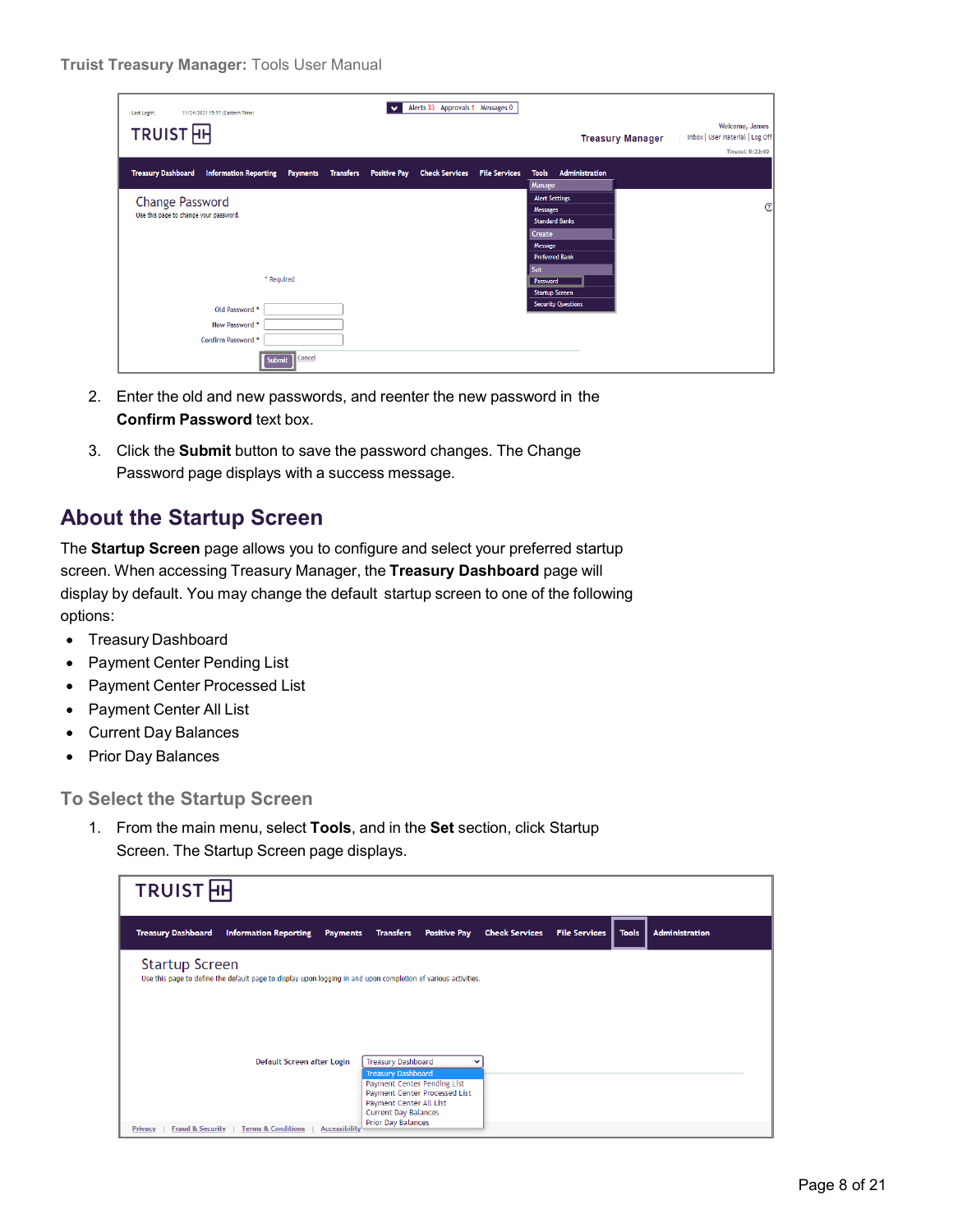- 2. On the **Startup Screen** page, select the desired default screen from the drop-down menu:
	- Treasury Dashboard
	- Payment Center Pending List
	- Payment Center Processed List
	- Payment Center All List
	- Current Day Balances
	- Prior Day Balances
- 3. Click the **Submit** button. A success message displays that the Default Screen was set.
- 4. Verify the Default Screen after Login field.
- 5. Click the name of the link which you have identified as your default screen to go directly there.
- 6. To further edit the startup screen, click the **Startup Screen** link. The Startup Screen page displays. Go to step 2, and repeat the steps.

### <span id="page-8-0"></span>**About Standard and Preferred Banks**

From the **Manage Banks** page, you may view and manage either **Standard** or **Preferred** bank types from each tab:

- A standard bank is one that is preloaded into the system
- A preferred bank is one that has been selected from the standard bank list and added to the preferred bank list, or manually entered by you or another company user

Preferred banks enable you to customize the list of banks commonly used in your company for daily business transactions. When you create payments, recipients, or templates, you can use the preferred bank list to select bank information rather than reentering the information each time it is requested.

If a bank is not available on the standard bank list, you can create a new preferred bank.

<span id="page-8-1"></span>**To Search for a Bank**

1. From the main menu, select **Tools**, and in the **Manage** section, click **Standard Banks**. The Manage Banks page displays.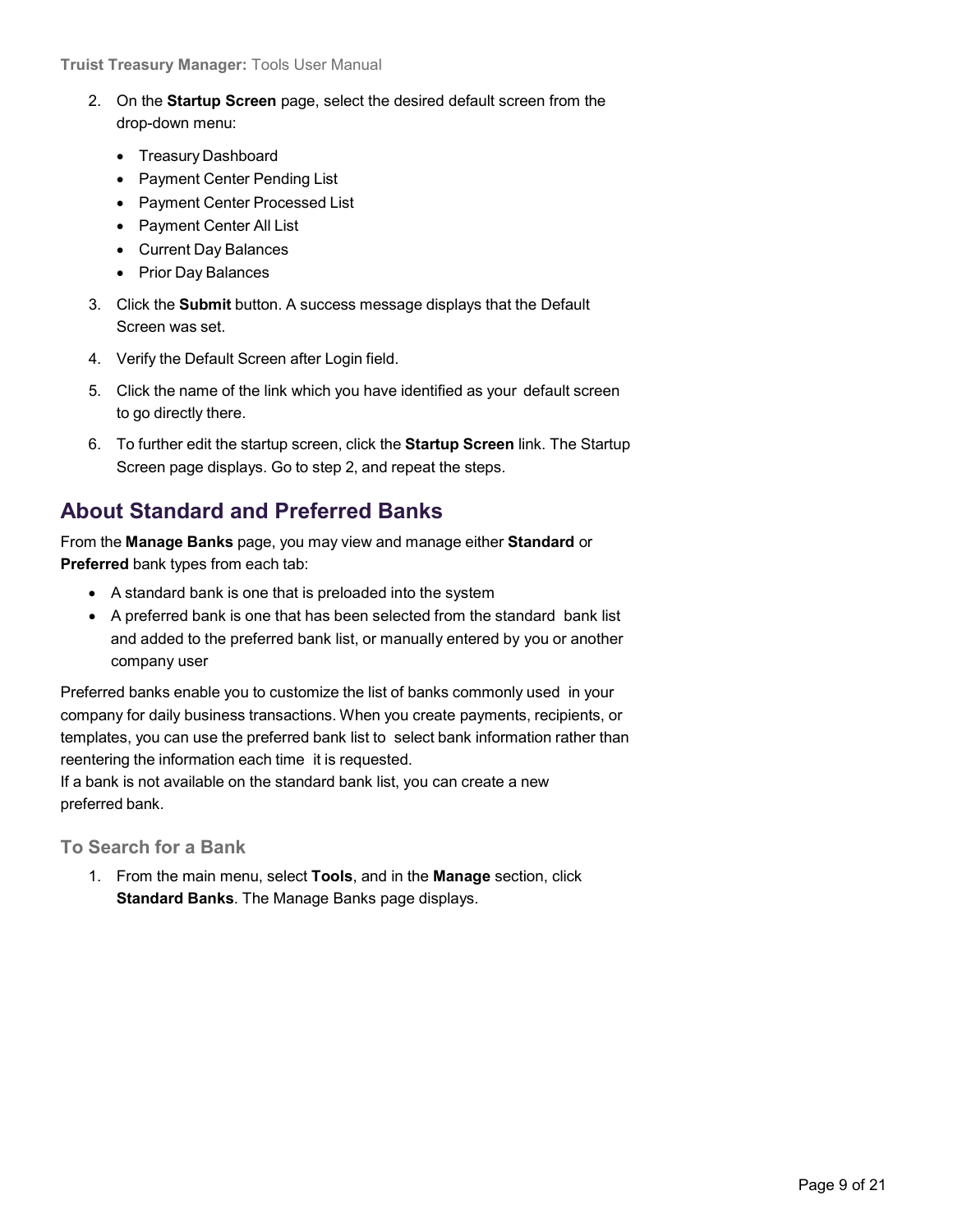| TRUIST <sub>FH</sub>                                                                  |                       |                     |                       | <b>Treasury Manager</b>    |                                                                                                                 | Welcome, John<br>Inbox   User Material   Log Off |
|---------------------------------------------------------------------------------------|-----------------------|---------------------|-----------------------|----------------------------|-----------------------------------------------------------------------------------------------------------------|--------------------------------------------------|
|                                                                                       |                       |                     |                       |                            |                                                                                                                 | Timeout: 0:28:32                                 |
| <b>Treasury Dashboard</b><br><b>Information Reporting</b><br><b>Payments</b>          | <b>Transfers</b>      | <b>Positive Pay</b> | <b>Check Services</b> | <b>File Services</b>       | <b>Administration</b><br><b>Tools</b><br>Manage                                                                 |                                                  |
| <b>Manage Banks</b><br>Use this page to view and manage standard and preferred banks. |                       |                     |                       |                            | <b>Alert Settings</b><br><b>Messages</b><br><b>Standard Banks</b><br>Create<br>Message<br><b>Preferred Bank</b> | A<br>$\odot$                                     |
| <b>Add Preferred Bank</b><br><b>Preferred Banks</b><br><b>Standard Banks</b>          |                       |                     |                       |                            | Set<br>Password<br><b>Startup Screen</b><br><b>Security Questions</b>                                           |                                                  |
| <b>Advanced Search</b>                                                                |                       |                     |                       |                            |                                                                                                                 |                                                  |
| Q<br>Show All<br>$\checkmark$<br>Filter                                               |                       |                     |                       | Items per page $10 \times$ | $\sqrt{\left  \left  \left  \left  \right  \right  \right }$ 1 2 3 4 5 $\sqrt{\left  \right }$                  |                                                  |
| <b>Bank Name</b>                                                                      | Bank ID Type          |                     | <b>Bank ID</b>        | City                       | Country                                                                                                         |                                                  |
| "GARAGUM" BANK INTERNATIONAL JOIN                                                     | SWIFT (international) |                     | IGARTM2X              | <b>ASHKHABAD</b>           | <b>TURKMENISTAN</b>                                                                                             |                                                  |
| 'AACHENER' GRUNDVERMOEGEN-KAPITALAN                                                   | SWIFT (international) |                     | AACHDE31XXX           | <b>KOELN</b>               | <b>GERMANY</b>                                                                                                  |                                                  |
| 'AACHENER' GRUNDVERMOEGEN-KAPITALAN                                                   | SWIFT (international) |                     | AACHDE31              | <b>KOELN</b>               | <b>GERMANY</b>                                                                                                  |                                                  |
| 'ANELIK RU' COMMERCIAL BANK OOO                                                       | SWIFT (international) |                     | ANIKRUM1XXX           | <b>MOSCOW</b>              | <b>RUSSIAN FEDERATION</b>                                                                                       |                                                  |

- 2. On the Manage Banks page, select the **Standard Banks** tab to view the list. The **Preferred Banks** tab displays a list of your preferred banks that you selected.
- 3. To search for a bank, use either the **Filter** option (single criterion) or the **Advanced Search** option (multiple criteria).

| <b>Preferred Banks</b> | <b>Standard Banks</b> |  |
|------------------------|-----------------------|--|
| <b>Advanced Search</b> |                       |  |
| Show All               |                       |  |

- To search using the **Filter** option (single criterion), select any of the listed:
	- Bank Name
	- Bank ID Type
	- Bank ID
	- City
	- Country

**Note:** You may also filter by selecting **Show All**, then clicking the

magnifying glass icon  $\mathcal{P}$ .

- To search using the free-form field, enter specific bank information or partial information with the \* wild card.
- To search using multiple search criteria, click the **Advanced Search** button, then complete the information on the Advanced Search screen that displays.
- 4. Click the magnifying glass icon  $\boxed{P}$  to start the search. The results will display on the page.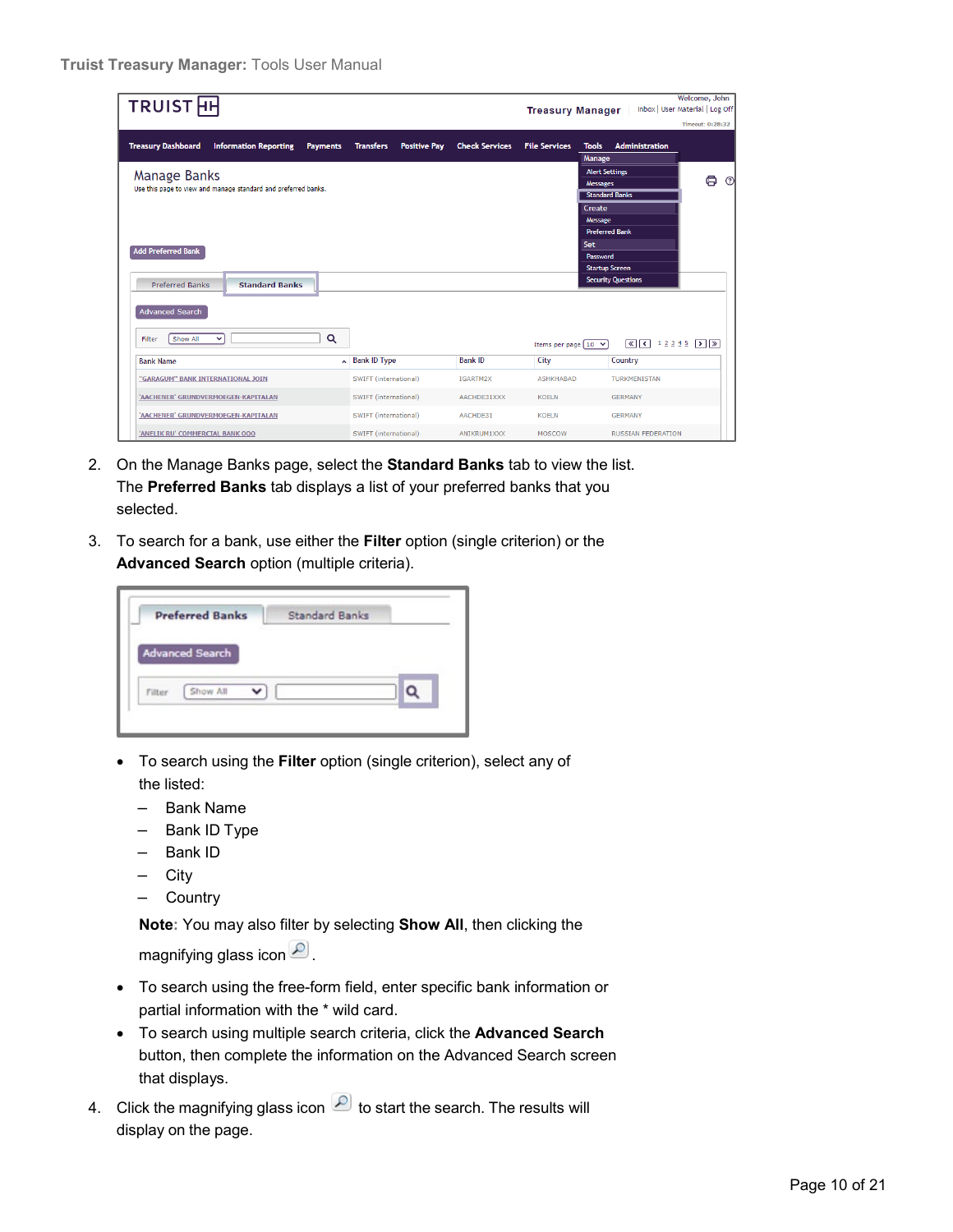#### <span id="page-10-0"></span>**To Add a Preferred Bank**

1. From the main menu, select **Tools**, then in the **Create** section, click **Preferred Bank**. The Add Preferred Bank page displays.

| <b>TRUIST</b> <sub>H</sub>                                                                         |                                                |                     |                                               | <b>Treasury Manager</b>                                                                                         | Welcome, John<br>Inbox   User Material   Log Off<br><b>Timeout: 0:8:29</b> |
|----------------------------------------------------------------------------------------------------|------------------------------------------------|---------------------|-----------------------------------------------|-----------------------------------------------------------------------------------------------------------------|----------------------------------------------------------------------------|
| <b>Treasury Dashboard</b><br><b>Information Reporting</b>                                          | <b>Payments</b><br><b>Transfers</b>            | <b>Positive Pay</b> | <b>Check Services</b><br><b>File Services</b> | <b>Administration</b><br><b>Tools</b><br>Manage                                                                 |                                                                            |
| <b>Add Preferred Bank</b><br>Define bank information to add a bank to the list of preferred banks. |                                                |                     |                                               | <b>Alert Settings</b><br><b>Messages</b><br><b>Standard Banks</b><br>Create<br>Message<br><b>Preferred Bank</b> | $\odot$                                                                    |
| * Required                                                                                         |                                                |                     |                                               | Set<br>Password                                                                                                 |                                                                            |
| <b>Bank Name*</b>                                                                                  |                                                |                     |                                               | <b>Startup Screen</b>                                                                                           |                                                                            |
| <b>Bank ID Type</b><br>Bank ID*                                                                    | <b>Bank ID</b><br>Select a Bank ID Type $\vee$ |                     |                                               | <b>Security Questions</b>                                                                                       |                                                                            |
| Country <sup>*</sup>                                                                               | Select a Country                               | u                   |                                               |                                                                                                                 |                                                                            |
| <b>Address</b>                                                                                     |                                                |                     |                                               |                                                                                                                 |                                                                            |
| <b>Address Line 2</b>                                                                              |                                                |                     |                                               |                                                                                                                 |                                                                            |
| City *                                                                                             |                                                |                     |                                               |                                                                                                                 |                                                                            |
| <b>ZIP/Postal Code</b>                                                                             |                                                |                     |                                               |                                                                                                                 |                                                                            |
| <b>Continue</b>                                                                                    | <b>Cancel</b>                                  |                     |                                               |                                                                                                                 |                                                                            |

- 2. On the **Add Preferred Bank** page, enter the bank information.
- 3. Click the **Continue** button. The Preview Preferred Bank page appears.
- 4. On the Preview Preferred Bank page, review the information.
- 5. To add the bank to your preferred banks list, click the **Add Bank** button. The bank will appear on the Manage Banks page within the Preferred Banks tab.

#### <span id="page-10-1"></span>**To Edit a Preferred Bank**

**Note:** You cannot edit standard bank information that has been preloaded.

- 1. From the main menu, select **Tools**, and in the **Manage** section, click **Standard Banks**. The Manage Banks page displays.
- 2. From the Preferred Banks tab, in the **Bank Name** column, click the name of the bank you want to edit. The Edit Preferred Bank page displays.
- 3. Modify the information as necessary, and then click the **Continue** button. The Preview Preferred Bank page displays.
- 4. On the Preview Preferred Bank page, review the information.
- 5. Click the **Add Bank** button to save the edits. The edited bank information will display on the Manage Banks page within the Preferred Banks tab.

You also have the ability to add a Preferred Bank from the Manage Banks page by clicking the **Add Preferred Bank** button.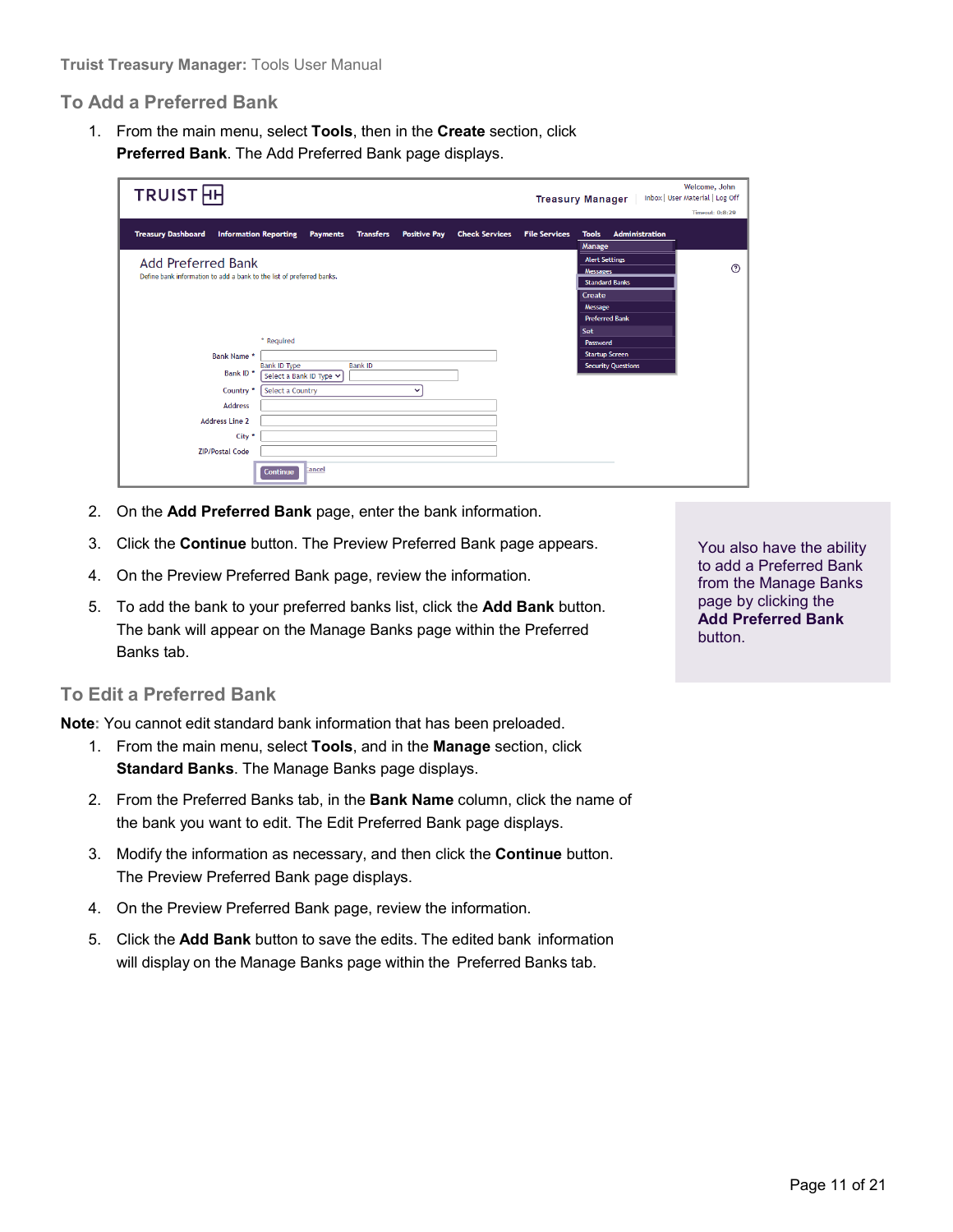#### <span id="page-11-0"></span>**To Delete a Preferred Bank**

- 1. From the main menu, select **Tools**, then in the **Manage** section, click **Standard Banks**. The Manage Banks page displays.
- 2. On the Manage Banks page, select the **Preferred Banks** tab.
- 3. From the Preferred Bank tab, in the **Bank Name** column, click the link of the bank you want to delete.
- 4. On the **Edit Preferred Bank** page, click the **Delete Bank** button.

| TRUIST <sub>H</sub>                                                                     | <b>Treasury Manager</b>                                                                           |                            |                     | Welcome, John<br>Inbox   User Material   Log Off<br>Timeout: 0:29:55 |                      |              |                       |         |
|-----------------------------------------------------------------------------------------|---------------------------------------------------------------------------------------------------|----------------------------|---------------------|----------------------------------------------------------------------|----------------------|--------------|-----------------------|---------|
| <b>Treasury Dashboard</b><br><b>Information Reporting</b>                               | <b>Payments</b>                                                                                   | <b>Transfers</b>           | <b>Positive Pay</b> | <b>Check Services</b>                                                | <b>File Services</b> | <b>Tools</b> | <b>Administration</b> |         |
| <b>Edit Preferred Bank</b><br>Make changes to or delete the preferred bank information. |                                                                                                   |                            |                     |                                                                      |                      |              |                       | $\odot$ |
| Bank Name*<br>Bank ID*                                                                  | * Required<br>"GARAGUM" BANK INTERNATIONAL JOIN<br><b>Bank ID Type</b><br>SWIFT (international) v | <b>Bank ID</b><br>IGARTM2X |                     |                                                                      |                      |              |                       |         |
| Country *<br><b>Address</b><br><b>Address Line 2</b><br><b>7IP/Postal Code</b>          | Turkmenistan<br><b>T-STOK</b><br><b>UNKNOWN</b><br>City * ASHKHABAD                               |                            | $\checkmark$        |                                                                      |                      |              |                       |         |
|                                                                                         | <b>Delete Bank</b><br>Continue                                                                    | Cancel                     |                     |                                                                      |                      |              |                       |         |

You cannot delete a preferred bank if it is referenced by a recipient or payment. If the transaction is modified, so it references a different bank, then the preferred bank can be deleted.

5. On the Delete Preferred Bank page, review the information selected to delete, then click the **Delete Bank** button.

### <span id="page-11-1"></span>**About Alerts**

An alert is a secure message that indicates a specified condition has been reached, or a certain event has occurred for a specific account. When you create the alert, you provide details for when and how you will receive the alert. For example, you could create an alert for any of these situations:

- Notification of account balance conditions, such as a balance over or under preset amount
	- Periodic balance updates
	- Notification of disallowed or failed payments or transfers

#### <span id="page-11-2"></span>**To Create an Alert**

1. From the main menu, select **Tools,** then in the **Manage** section, click **Alert Settings**. The Manage Alert Settings page displays a list of your existing alerts on the Alert Settings tab and delivery settings on the Alert Delivery Settings tab.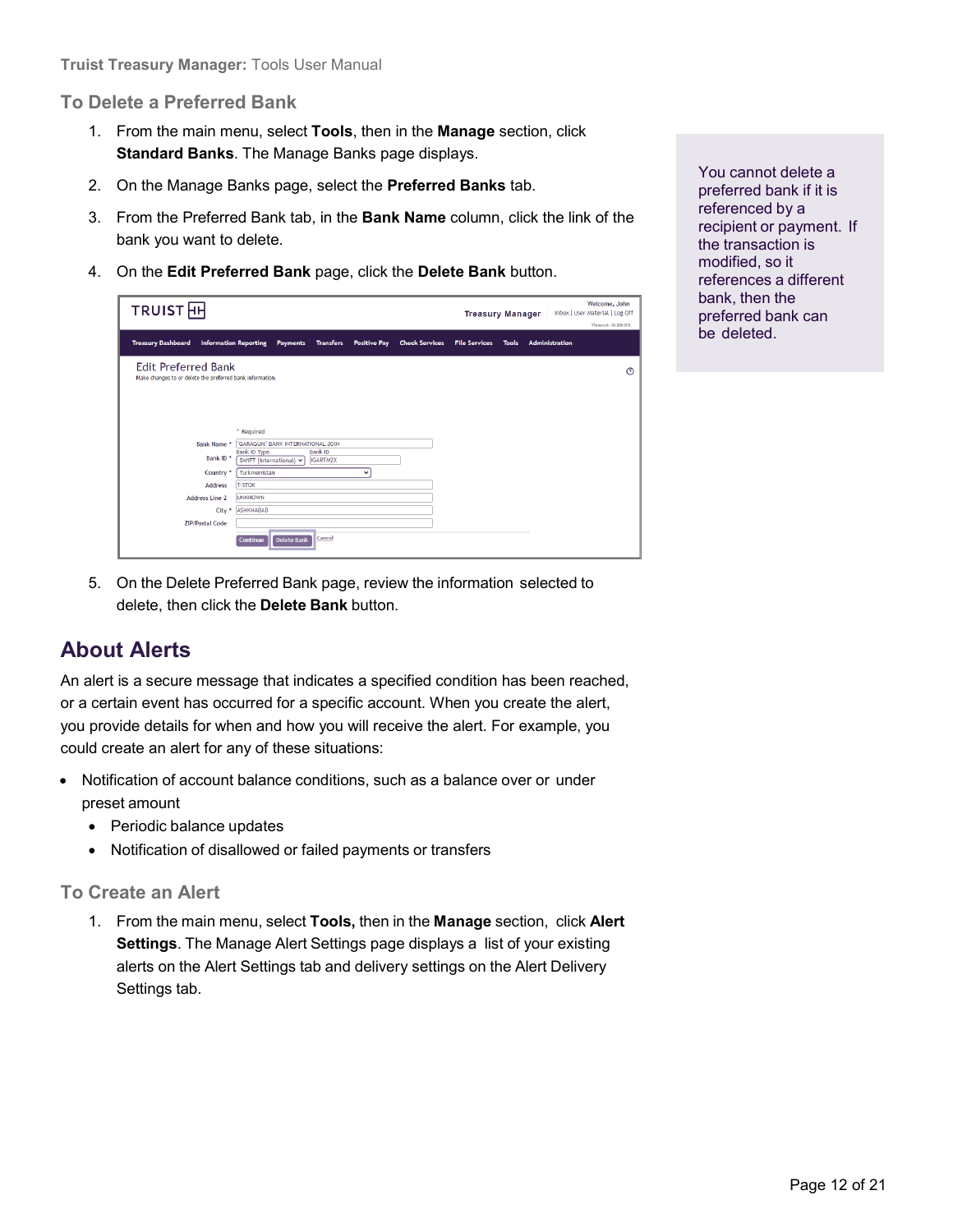|                                                                                                                                        | Welcome, John<br>TRUIST <sub>HH</sub><br>Inbox   User Material   Log Off<br><b>Treasury Manager</b>         |                 |                  |                     |                                                                      |                      |                                                                                             |                                                   |                              |  |
|----------------------------------------------------------------------------------------------------------------------------------------|-------------------------------------------------------------------------------------------------------------|-----------------|------------------|---------------------|----------------------------------------------------------------------|----------------------|---------------------------------------------------------------------------------------------|---------------------------------------------------|------------------------------|--|
| <b>Treasury Dashboard</b>                                                                                                              | <b>Information Reporting</b>                                                                                | <b>Payments</b> | <b>Transfers</b> | <b>Positive Pay</b> | <b>Check Services</b>                                                | <b>File Services</b> | <b>Tools</b><br>Manage                                                                      | <b>Administration</b>                             | Timeout: 0:28:45             |  |
|                                                                                                                                        | <b>Manage Alert Settings</b><br>Use this page to create new alerts and manage alerts and delivery settings. |                 |                  |                     |                                                                      |                      | <b>Alert Settings</b><br><b>Messages</b><br><b>Standard Banks</b><br>Create<br>Message      |                                                   | 6<br>$^{\circ}$              |  |
| <b>Alert Settings</b><br>Create Alert $\curvearrowright$                                                                               | <b>Alert Delivery Settings</b>                                                                              |                 |                  |                     |                                                                      |                      | <b>Preferred Bank</b><br>Set<br>Password<br><b>Startup Screen</b><br>Items per page [10] V] | <b>Security Questions</b><br><b>Post Property</b> | $\sqrt{2}$<br>$\overline{2}$ |  |
| <b>Account Balance Over</b><br><b>Account Balance Under</b>                                                                            |                                                                                                             |                 | $\sim$ Security  | <b>Alert Detail</b> |                                                                      |                      | <b>Account</b>                                                                              | Deliver To                                        | <b>Action</b>                |  |
| <b>Check Positive Pay Decision Status</b><br><b>Payment Status</b><br><b>Personal Reminder</b><br><b>Positive Pay Check Exceptions</b> |                                                                                                             |                 |                  |                     | Payment Method: All Payments<br><b>Status: Awaiting Transmission</b> |                      |                                                                                             | <b>Primary Email</b><br>Web Inbox                 | Edit                         |  |
| <b>Secure Message Notification</b><br><b>Template Status</b>                                                                           |                                                                                                             |                 |                  |                     | Payment Method: All ACH Payments<br><b>Status: Pending Approval</b>  |                      |                                                                                             | Web Inbox                                         | Edit                         |  |
| <b>User Entitlements Requires Approval</b>                                                                                             |                                                                                                             |                 |                  |                     | Payment Method: All Payments<br><b>Status: Awaiting Transmission</b> |                      |                                                                                             | <b>Primary Email</b><br>Web Inbox                 | Edit                         |  |
| п                                                                                                                                      | <b>Payment Status</b>                                                                                       |                 |                  |                     | Payment Method: All ACH Payments<br><b>Status: Completed</b>         |                      |                                                                                             | Web Inbox                                         | Edit                         |  |
| п                                                                                                                                      | <b>Payment Status</b>                                                                                       |                 |                  |                     | Payment Method: All Payments<br><b>Status: Pending Approval</b>      |                      |                                                                                             | <b>Primary Email</b><br>Web Inbox                 | Edit                         |  |
|                                                                                                                                        | <b>SECURITY ALERT - Contact Information Updated</b>                                                         |                 | A                |                     |                                                                      |                      |                                                                                             | Web Inbox                                         | Edit                         |  |
|                                                                                                                                        | <b>SECURITY ALERT - New User</b>                                                                            |                 |                  |                     |                                                                      |                      |                                                                                             | Web Inbox                                         | Edit                         |  |

- 2. From the **Alert Settings** tab, click the **Create Alert** button. A drop-down menu displays.
- 3. From the drop-down menu, click the desired alert type.
- 4. On the **Create Alert** page, select the conditions under which the alert is sent and the delivery method.

| <b>Create Alert</b> |                                                                                                                                                                                                                                                                                             |                      |                         | $\pmb{\times}$ |  |  |  |  |  |
|---------------------|---------------------------------------------------------------------------------------------------------------------------------------------------------------------------------------------------------------------------------------------------------------------------------------------|----------------------|-------------------------|----------------|--|--|--|--|--|
|                     |                                                                                                                                                                                                                                                                                             |                      |                         | Help           |  |  |  |  |  |
| Alert Type          | <b>Account Balance Over</b>                                                                                                                                                                                                                                                                 |                      |                         |                |  |  |  |  |  |
| Account *           | Account Number - Account Name<br>1234567891234 - ABC123 Company                                                                                                                                                                                                                             |                      |                         |                |  |  |  |  |  |
| Balance *           | Current Available                                                                                                                                                                                                                                                                           | $\checkmark$         |                         |                |  |  |  |  |  |
| Amount *            | 5000                                                                                                                                                                                                                                                                                        | ⑦                    |                         |                |  |  |  |  |  |
|                     | This alert will always be delivered to your Inbox. You may select additional delivery options<br>below or create additional delivery options by clicking on Add Delivery Option button in Set Alert<br>Delivery Options page.<br><b>Select</b><br><b>Delivery Name</b><br><b>Deliver To</b> |                      |                         |                |  |  |  |  |  |
|                     |                                                                                                                                                                                                                                                                                             | Web Inbox            |                         |                |  |  |  |  |  |
|                     | ⊓                                                                                                                                                                                                                                                                                           | <b>Primary Email</b> | Amy.Smith@emai<br>l.com |                |  |  |  |  |  |
|                     | Cancel<br><b>Submit</b>                                                                                                                                                                                                                                                                     |                      |                         |                |  |  |  |  |  |

5. Click the **Submit** button to create the alert. **The Manage Alert Settings** page displays with the new alert listed on the **Alert Settings** tab.

#### <span id="page-12-0"></span>**To Edit an Alert**

1. From the main menu, select **Tools**, then in the **Manage** section, click **Alert Settings**. The Manage Alert Settings page displays a list of existing alerts on the Alert Settings tab.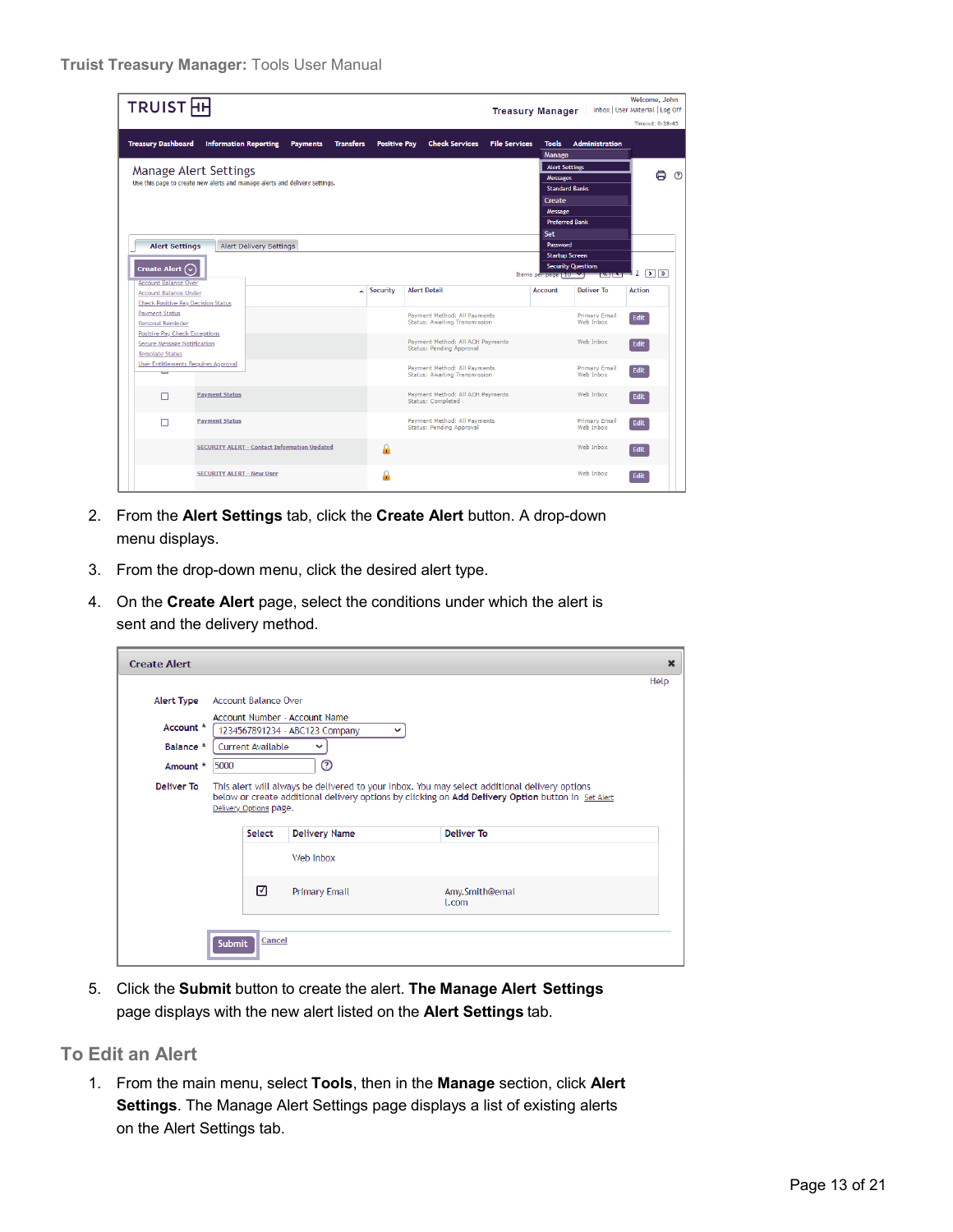- 2. Perform either of these actions:
	- Click the link for the alert in the **Alert Type** column
	- Click the **Edit** button in the **Action** column
- 3. On the **Edit Alert** page, change the information as appropriate.

| <b>Edit Alert</b> |               |                                                                                                                                                                                                                               |                      |                          | $\pmb{\times}$ |  |  |  |  |  |  |
|-------------------|---------------|-------------------------------------------------------------------------------------------------------------------------------------------------------------------------------------------------------------------------------|----------------------|--------------------------|----------------|--|--|--|--|--|--|
|                   |               |                                                                                                                                                                                                                               |                      |                          | Help           |  |  |  |  |  |  |
| <b>Alert Type</b> |               | <b>Account Balance Under</b>                                                                                                                                                                                                  |                      |                          |                |  |  |  |  |  |  |
| Account *         |               | Account Number - Account Name<br>3334567891234 - ABC123 Company Payroll V                                                                                                                                                     |                      |                          |                |  |  |  |  |  |  |
| Balance *         |               | Current Available<br>$\checkmark$                                                                                                                                                                                             |                      |                          |                |  |  |  |  |  |  |
| Amount *          | 500           |                                                                                                                                                                                                                               | ඹ                    |                          |                |  |  |  |  |  |  |
| <b>Deliver To</b> |               | This alert will always be delivered to your Inbox. You may select additional delivery options<br>below or create additional delivery options by clicking on Add Delivery Option button in Set Alert<br>Delivery Options page. |                      |                          |                |  |  |  |  |  |  |
|                   |               | <b>Select</b>                                                                                                                                                                                                                 | <b>Delivery Name</b> | <b>Deliver To</b>        |                |  |  |  |  |  |  |
|                   |               |                                                                                                                                                                                                                               | Web Inbox            |                          |                |  |  |  |  |  |  |
|                   |               | П                                                                                                                                                                                                                             | Amy Smith            | Amy. Smith@emai<br>l.com |                |  |  |  |  |  |  |
|                   |               | □                                                                                                                                                                                                                             | <b>App Pend</b>      | Mary.Doe@abc12<br>3.com  |                |  |  |  |  |  |  |
|                   | <b>Submit</b> | <b>Cancel</b>                                                                                                                                                                                                                 |                      |                          |                |  |  |  |  |  |  |

4. Click the **Submit** button to save your changes to the alert. The Manage Alerts Settings page displays with the edited alert on the Alert Settings tab.

#### <span id="page-13-0"></span>**To Delete an Alert**

1. From the main menu, select **Tools**, then in the **Manage** section, click **Alert Settings**. The **Manage Alert Settings** page displays with a list of your existing alerts.

| <b>TRUIST HH</b>                  |                              |                 |                                                    |                                  | <b>Treasury Manager</b>                            | Inbox   User Material   Log Off                                                                                 | Welcome, Mary<br>Timeout: 0:29:41 |
|-----------------------------------|------------------------------|-----------------|----------------------------------------------------|----------------------------------|----------------------------------------------------|-----------------------------------------------------------------------------------------------------------------|-----------------------------------|
| <b>Treasury Dashboard</b>         | <b>Information Reporting</b> | <b>Payments</b> | <b>Transfers</b><br><b>Positive Pay</b>            | <b>Check Services</b>            | <b>File Services</b>                               | <b>Administration</b><br><b>Tools</b><br><b>Manage</b>                                                          |                                   |
| Change Layout $(\check{\,\cdot})$ |                              |                 |                                                    |                                  |                                                    | <b>Alert Settings</b><br><b>Messages</b><br><b>Standard Banks</b><br>Create<br>Message<br><b>Preferred Bank</b> | ⑦                                 |
| <b>Account Balances</b>           |                              |                 |                                                    | <u> શુરુ</u> -<br><b>My View</b> | <b>Balances Chart</b>                              | Set                                                                                                             |                                   |
| Deposit $\triangle$               | <b>Action</b>                | Balance         | Closing Ledger Opening Available<br><b>Balance</b> | Collected<br>Balance             | Warnings                                           | <b>Password</b><br><b>Startup Screen</b>                                                                        |                                   |
| <b>ABC123 Company</b>             | $\overline{\phantom{a}}$     | No Information  | No Information                                     | No Information                   | The following a<br>do not appear<br>Company Payron | <b>Security Questions</b>                                                                                       |                                   |
| <b>ABC123 General</b>             | $\overline{\phantom{a}}$     | S20.820.155.97  | \$20,820,155.97                                    | S20.820.155.97                   |                                                    |                                                                                                                 |                                   |

- 2. From the **Alert Settings** tab, in the **Select All** column, select the corresponding checkbox for the alerts you want to delete.
- 3. Review your selection(s), and then click the **Delete button**. The alerts are removed from the page.

Security alerts cannot be deleted.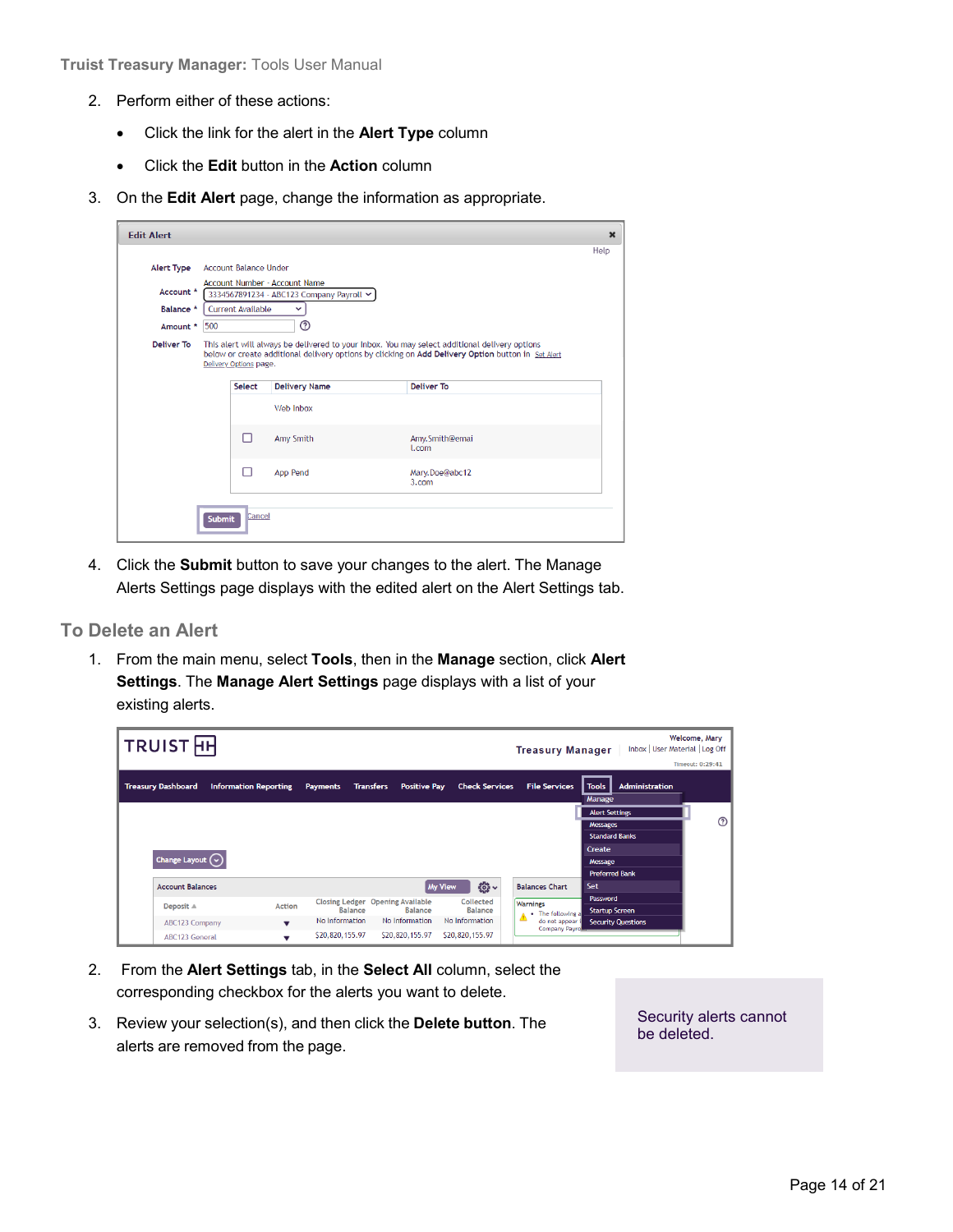**Truist Treasury Manager:** Tools User Manual

| <b>Alert Settings</b>                             | Alert Delivery Settings                             |                       |                                                                      |                                 |                            |                                                  |
|---------------------------------------------------|-----------------------------------------------------|-----------------------|----------------------------------------------------------------------|---------------------------------|----------------------------|--------------------------------------------------|
| Create Alert $\left(\overline{\mathbf{v}}\right)$ |                                                     |                       |                                                                      | Items per page $\boxed{10 - 8}$ |                            | $\sqrt{ \mathbf{x}  + 12  \mathbf{y}  \sqrt{2}}$ |
| Select All                                        | <b>Alert Type</b>                                   | Security<br>$\hat{ }$ | <b>Alert Detail</b>                                                  | Account                         | <b>Deliver To</b>          | Action                                           |
| ☑                                                 | <b>Payment Status</b>                               |                       | Payment Method: All Payments<br><b>Status: Awaiting Transmission</b> |                                 | Primary Email<br>Web Inbox | Edit                                             |
| п                                                 | <b>Payment Status</b>                               |                       | Payment Method: All ACH Payments<br><b>Status: Pending Approval</b>  |                                 | Web Inbox                  | Edit                                             |
| п                                                 | <b>Payment Status</b>                               |                       | Payment Method: All Payments<br><b>Status: Awaiting Transmission</b> |                                 | Primary Email<br>Web Inbox | Edit                                             |
| □                                                 | <b>Payment Status</b>                               |                       | Payment Method: All ACH Payments<br><b>Status: Completed</b>         |                                 | Web Inbox                  | Edit                                             |
| □                                                 | <b>Payment Status</b>                               |                       | Payment Method: All Payments<br><b>Status: Pending Approval</b>      |                                 | Primary Email<br>Web Inbox | Edit                                             |
|                                                   | <b>SECURITY ALERT - Contact Information Updated</b> | A                     |                                                                      |                                 | Web Inbox                  | Edit                                             |
|                                                   | <b>SECURITY ALERT - New User</b>                    | Ω                     |                                                                      |                                 | Web Inbox                  | Edit                                             |
|                                                   | <b>SECURITY ALERT - Password Change or Reset</b>    | a                     |                                                                      |                                 | Web Inbox                  | Edit                                             |
|                                                   | <b>SECURITY ALERT - Recipient Change</b>            | а                     |                                                                      |                                 | Web Inbox                  | Edit                                             |
|                                                   | <b>SECURITY ALERT - Template Change</b>             | a                     |                                                                      |                                 | Web Inbox                  | Edit                                             |

### <span id="page-14-0"></span>**About Reminders**

A reminder is a message that prompts an action on the part of the user. A reminder is similar to an alert, but you specify the message and when it should be delivered. For example, you can create a reminder to display on a specific date to remind you of an appointment, an event, or to create a payment.

<span id="page-14-1"></span>**To Create a Reminder**

1. From the main menu, select **Tools**, then in the **Manage** section, click **Alert Settings**. The Manage Alert Settings page displays.

| <b>Alert Settings</b>                                                         |                                                                                   | Alert Delivery Settings                             |                 |                                                                      |                             |                                   |                                                                                         |
|-------------------------------------------------------------------------------|-----------------------------------------------------------------------------------|-----------------------------------------------------|-----------------|----------------------------------------------------------------------|-----------------------------|-----------------------------------|-----------------------------------------------------------------------------------------|
| Create Alert $\left(\sqrt{\phantom{a}}\right)$<br><b>Account Balance Over</b> |                                                                                   |                                                     |                 |                                                                      | Items per page [10 $\vee$ ] |                                   | $\sqrt{\left  \left  \left  \left  \right  \right  \right }$ 12 $\sqrt{\left  \right }$ |
| <b>Account Balance Under</b>                                                  |                                                                                   |                                                     | $\sim$ Security | <b>Alert Detail</b>                                                  | Account                     | <b>Deliver To</b>                 | <b>Action</b>                                                                           |
| <b>Payment Status</b><br>Personal Reminder                                    | <b>Check Positive Pay Decision Status</b><br><b>Positive Pay Check Exceptions</b> |                                                     |                 | Payment Method: All Payments<br><b>Status: Awaiting Transmission</b> |                             | <b>Primary Email</b><br>Web Inbox | Edit                                                                                    |
| <b>Secure Message Notification</b><br><b>Template Status</b>                  |                                                                                   |                                                     |                 | Payment Method: All ACH Payments<br><b>Status: Pending Approval</b>  |                             | Web Inbox                         | Edit                                                                                    |
| -                                                                             | <b>User Entitlements Requires Approval</b>                                        |                                                     |                 | Payment Method: All Payments<br><b>Status: Awaiting Transmission</b> |                             | Primary Email<br>Web Inbox        | Edit                                                                                    |
| □                                                                             | <b>Payment Status</b>                                                             |                                                     |                 | Payment Method: All ACH Payments<br><b>Status: Completed</b>         |                             | Web Inbox                         | Edit                                                                                    |
| П                                                                             | <b>Payment Status</b>                                                             |                                                     |                 | Payment Method: All Payments<br><b>Status: Pending Approval</b>      |                             | <b>Primary Email</b><br>Web Inbox | Edit                                                                                    |
|                                                                               |                                                                                   | <b>SECURITY ALERT - Contact Information Updated</b> | a               |                                                                      |                             | Web Inbox                         | Edit                                                                                    |
|                                                                               | <b>SECURITY ALERT - New User</b>                                                  |                                                     | A               |                                                                      |                             | Web Inbox                         | Edit                                                                                    |
|                                                                               |                                                                                   | <b>SECURITY ALERT - Password Change or Reset</b>    | Α               |                                                                      |                             | Web Inbox                         | Edit                                                                                    |
|                                                                               | <b>SECURITY ALERT - Recipient Change</b>                                          |                                                     | A               |                                                                      |                             | Web Inbox                         | Edit                                                                                    |
|                                                                               | <b>SECURITY ALERT - Template Change</b>                                           |                                                     | ଈ               |                                                                      |                             | Web Inbox                         | Edit                                                                                    |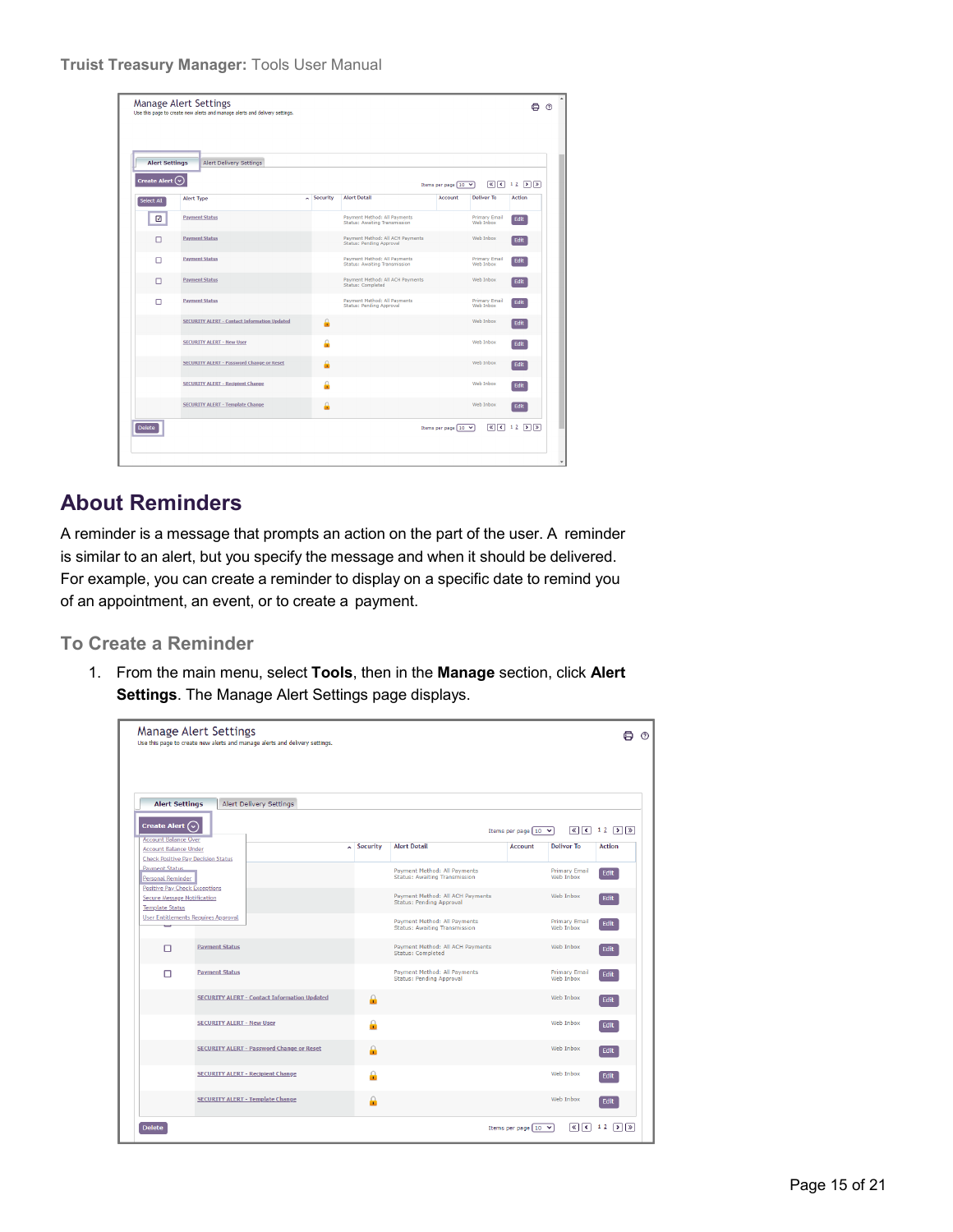- 2. From the **Alert Settings** tab, click the **Create Alert** button. A drop-down menu displays.
- 3. From the drop-down menu, click the **Personal Reminder** link.
- 4. On the **Create Alert** page, enter the required information and select the delivery method for the reminder.

| <b>Create Alert</b>                        |                                      |                                                                                                                                                                                                                                                                                                                                                                                                            |                          | $\mathbf x$ |  |  |  |  |  |
|--------------------------------------------|--------------------------------------|------------------------------------------------------------------------------------------------------------------------------------------------------------------------------------------------------------------------------------------------------------------------------------------------------------------------------------------------------------------------------------------------------------|--------------------------|-------------|--|--|--|--|--|
| <b>Alert Type</b><br>Title *               | <b>Personal Reminder</b>             |                                                                                                                                                                                                                                                                                                                                                                                                            |                          | Help        |  |  |  |  |  |
| Message *                                  |                                      |                                                                                                                                                                                                                                                                                                                                                                                                            |                          |             |  |  |  |  |  |
| Frequency *<br>Time *<br><b>Deliver To</b> | Daily<br>Weekly<br>Monthly<br>Yearly | You have entered 0 of 256 maximum characters<br>$\left \text{mm/dd/yy}\right $<br>Day of the Week $\sim$<br>Day of the Month ↓<br>Day of the Month $\sim$<br>Month<br>v<br>This alert will always be delivered to your Inbox. You may select additional delivery options<br>below. To create more personal delivery options, access the setup screens by going to your Set<br>Alert Delivery Options page. |                          |             |  |  |  |  |  |
|                                            | Select                               | <b>Delivery Name</b>                                                                                                                                                                                                                                                                                                                                                                                       | <b>Deliver To</b>        |             |  |  |  |  |  |
|                                            |                                      | Web Inbox                                                                                                                                                                                                                                                                                                                                                                                                  |                          |             |  |  |  |  |  |
|                                            | п                                    | Amy Smith                                                                                                                                                                                                                                                                                                                                                                                                  | Amy. Smith@emai<br>l.com |             |  |  |  |  |  |
|                                            | П                                    | <b>App Pend</b>                                                                                                                                                                                                                                                                                                                                                                                            | Mary.Doe@abc12<br>3.com  |             |  |  |  |  |  |
|                                            | <b>Cancel</b><br><b>Submit</b>       |                                                                                                                                                                                                                                                                                                                                                                                                            |                          |             |  |  |  |  |  |

5. Click the **Submit** button. The **Manage Alert Settings** page displays with a success message and the new reminder on the page.

#### <span id="page-15-0"></span>**To Delete a Reminder**

1. From the main menu, select **Tools**, and then in the **Manage** section, click **Alert Settings**. The Manage Alert Settings page displays.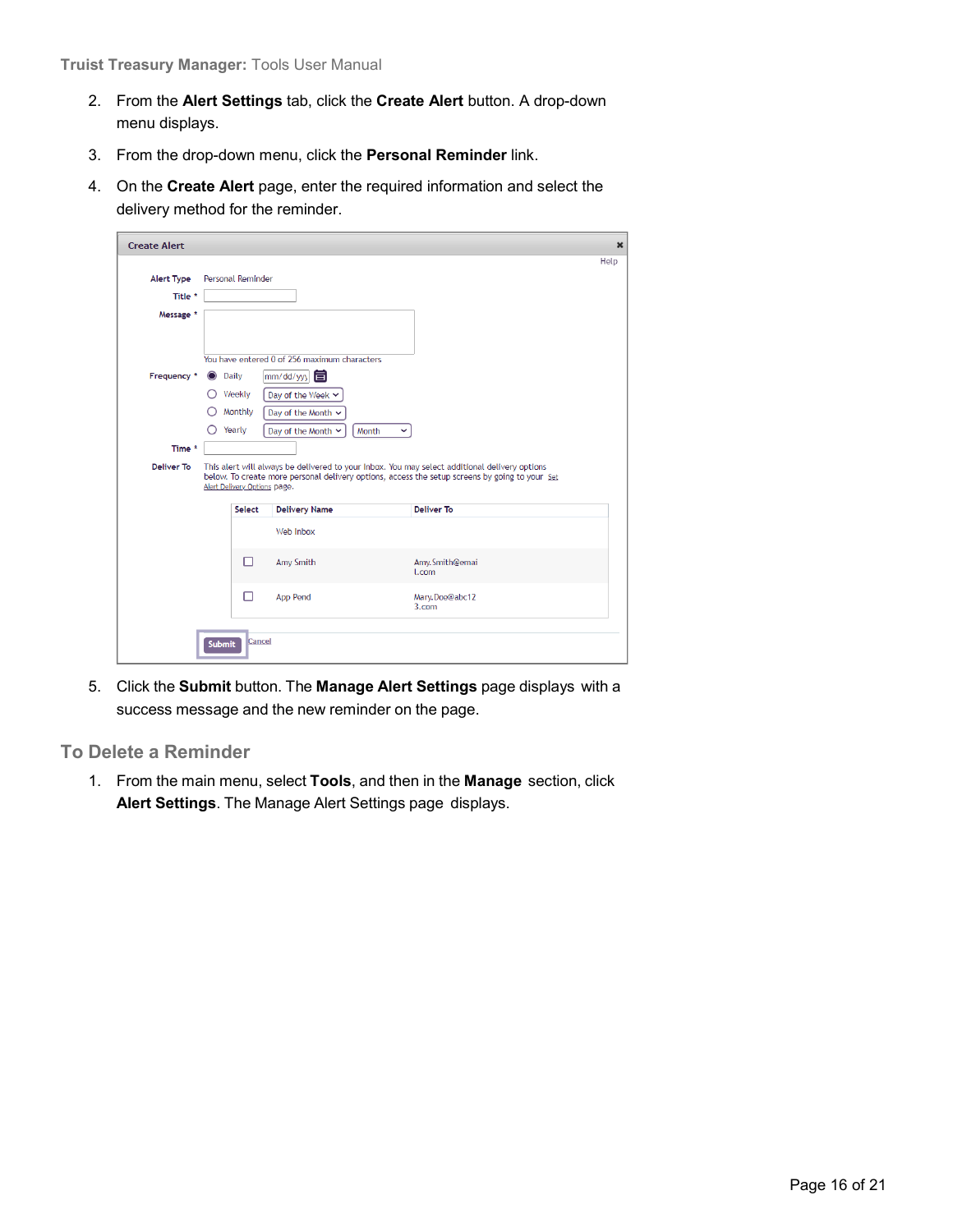|                                              | <b>Manage Alert Settings</b><br>Use this page to create new alerts and manage alerts and delivery settings. |            |                                                         |                         |                   |                                 | 6 ⊙ |
|----------------------------------------------|-------------------------------------------------------------------------------------------------------------|------------|---------------------------------------------------------|-------------------------|-------------------|---------------------------------|-----|
|                                              |                                                                                                             |            |                                                         |                         |                   |                                 |     |
| <b>Alert Settings</b>                        | <b>Alert Delivery Settings</b>                                                                              |            |                                                         |                         |                   |                                 |     |
| Create Alert $\left(\overline{\cdot}\right)$ |                                                                                                             |            |                                                         |                         |                   | Items per page $10 - 8$         |     |
| Select All                                   | <b>Alert Type</b>                                                                                           | ~ Security | <b>Alert Detail</b>                                     | Account                 | <b>Deliver To</b> | <b>Action</b>                   |     |
| □                                            | <b>Account Balance Under</b>                                                                                |            | Amount: \$500.00<br>Balance: Current Available          | ABC123 General ****8773 | Web Inbox         | Edit                            |     |
| ☑                                            | <b>Personal Reminder</b>                                                                                    |            | Title: Mortage<br>Message: Remember to pay the Mortgage |                         | Web Inbox         | Edit                            |     |
|                                              | <b>SECURITY ALERT - Contact Information Updated</b>                                                         | A          |                                                         |                         | Web Inbox         | Edit                            |     |
|                                              | <b>SECURITY ALERT - New User</b>                                                                            | Α          |                                                         |                         | Web Inbox         | Edit                            |     |
|                                              | <b>SECURITY ALERT - Password Change or Reset</b>                                                            | a          |                                                         |                         | Web Inbox         | Edit                            |     |
|                                              | <b>SECURITY ALERT - Recipient Change</b>                                                                    | Ω          |                                                         |                         | Web Inbox         | Edit                            |     |
|                                              | <b>SECURITY ALERT - Template Change</b>                                                                     | Ω          |                                                         |                         | Web Inbox         | Edit                            |     |
|                                              | <b>SECURITY ALERT - User Entitlement Change</b>                                                             | ₷          |                                                         |                         | Web Inbox         | Edit                            |     |
|                                              | <b>SECURITY ALERT - User ID Unlock</b>                                                                      | a          |                                                         |                         | Web Inbox         | Edit                            |     |
| <b>Delete</b>                                |                                                                                                             |            |                                                         |                         |                   | Items per page $\boxed{10 - 8}$ |     |
|                                              |                                                                                                             |            |                                                         |                         |                   |                                 |     |

2. From the **Alert Settings** tab, in the **Select All** column, select the corresponding checkbox for the reminder you want to delete.

**Note:** There is no preview page to let you review the delete decision before the reminder is deleted, so verify your selection before proceeding.

3. Click the **Delete** button. The personal reminder is removed from the page.

#### <span id="page-16-0"></span>**To Create a Delivery Address**

- 1. From the main menu, select **Tools,** then in the **Manage** section, click **Alert Settings**. The Manage Alert Settings page displays.
- 2. On the Manage Alert Settings page, click the **Alert Delivery Settings** tab.

| TRUIST <sub>H</sub>                                                                   |                                                                                                             |                                                         |                             | <b>Treasury Manager</b> | Inbox   User Material   Log Off                                                                                        | Welcome, John<br>Timeout: 0:25:59 |
|---------------------------------------------------------------------------------------|-------------------------------------------------------------------------------------------------------------|---------------------------------------------------------|-----------------------------|-------------------------|------------------------------------------------------------------------------------------------------------------------|-----------------------------------|
| <b>Treasury Dashboard</b>                                                             | <b>Information Reporting</b><br><b>Payments</b>                                                             | <b>Transfers</b><br><b>Positive Pay</b>                 | <b>Check Services</b>       | <b>File Services</b>    | <b>Tools</b><br>Administration<br>Manage                                                                               |                                   |
|                                                                                       | <b>Manage Alert Settings</b><br>Use this page to create new alerts and manage alerts and delivery settings. |                                                         |                             |                         | <b>Alert Settings</b><br><b>Messages</b><br><b>Standard Banks</b><br><b>Create</b><br>Message<br><b>Preferred Bank</b> | 6<br>$^{\circ}$                   |
| <b>Alert Settings</b><br>Add Delivery Option $\left(\overline{\cdot}\right)$<br>Email | <b>Alert Delivery Settings</b>                                                                              |                                                         |                             |                         | Set<br>Password<br><b>Startup Screen</b><br><b>Security Questions</b><br>Items per page $10 \times$                    |                                   |
| lext Message                                                                          | <b>Delivery Name</b><br><b>Primary Email</b>                                                                | <b>Deliver To</b><br>$\sim$<br>thomas.butler@truist.com | Delivery<br>Method<br>Email | <b>Status</b><br>Active | <b>Action</b>                                                                                                          |                                   |
|                                                                                       | <b>Web Inbox</b>                                                                                            |                                                         | <b>Inbox</b>                | Active                  | Edit<br>Edit                                                                                                           |                                   |
| <b>Delete</b>                                                                         |                                                                                                             |                                                         |                             |                         | Items per page $10 \times$                                                                                             |                                   |

3. Click the **Add Delivery Option** button. A drop-down menu will display.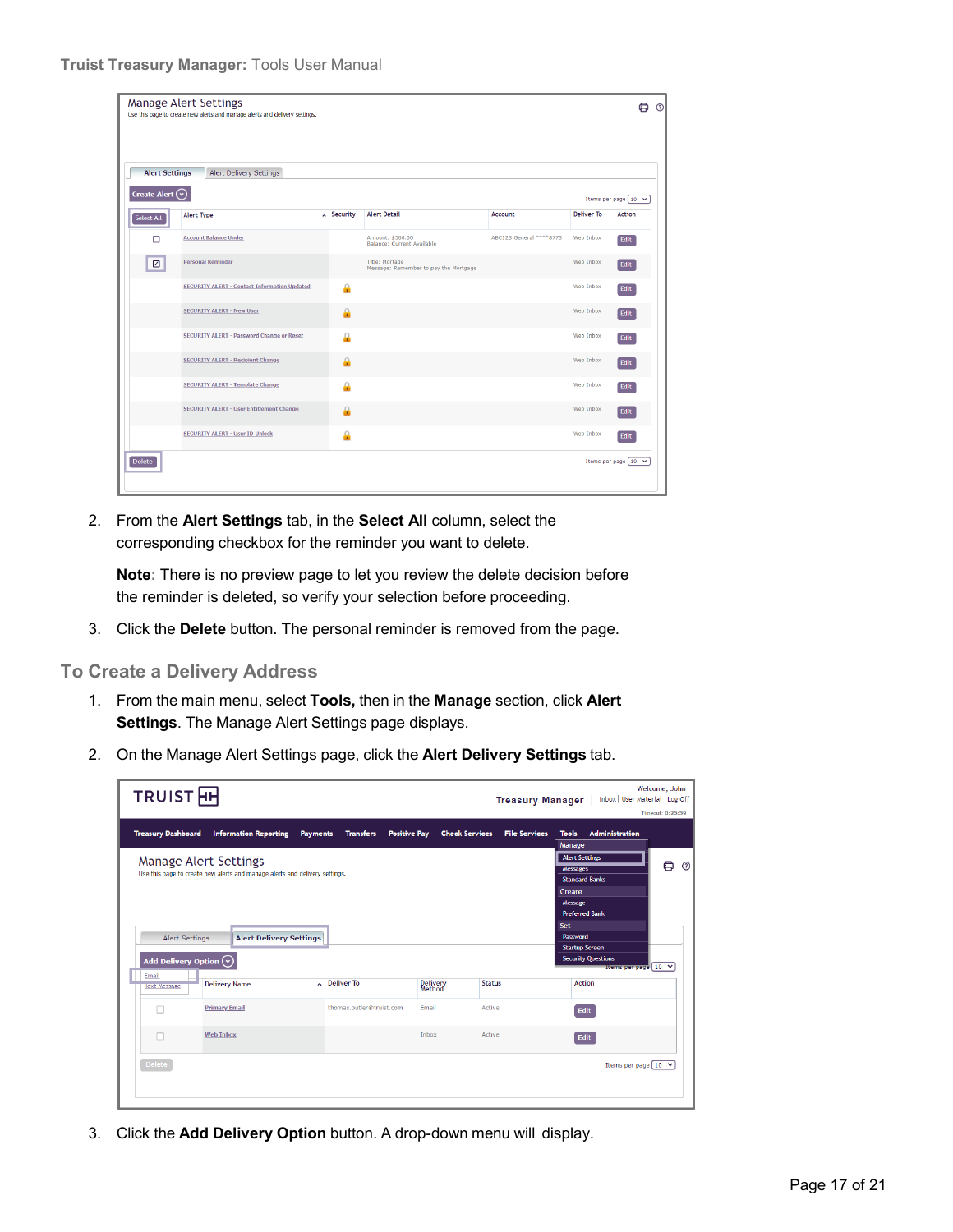4. From the list, select the **Email** delivery option. The Add Email Alert Delivery Option will display.

| Add Email Alert Delivery Option |                                      | $\boldsymbol{\mathsf{x}}$ |
|---------------------------------|--------------------------------------|---------------------------|
|                                 |                                      | Help                      |
|                                 | * Required                           |                           |
| Status *                        | Delivery Address @ Active O Inactive |                           |
| Delivery Name * Suspected Items |                                      |                           |
| <b>Delivery Method</b>          | Email                                |                           |
| Deliver To*                     | marydoe@email.com                    |                           |
|                                 | <b>Cancel</b><br><b>Done</b>         |                           |
|                                 |                                      |                           |

- 5. Complete the information on the selected delivery option page.
- 6. Click the **Done** button to save. The delivery address displays on the **Alert Delivery Settings** tab.

#### <span id="page-17-0"></span>**To Edit a Delivery Address**

- 1. From the main menu, select **Tools**, then in the **Manage** section, click **Alert Settings**.
- 2. From the **Alert Delivery Settings** tab, in the **Action** column, select the corresponding **Edit** button for the delivery option you want to edit.
- 3. On the **Edit Delivery Option** page for your selected delivery option, modify the information, as appropriate.

| <b>Edit Email Alert Delivery Option</b> |                                    | $\boldsymbol{\varkappa}$ |
|-----------------------------------------|------------------------------------|--------------------------|
|                                         |                                    | Help                     |
|                                         | * Required                         |                          |
| <b>Delivery Address</b><br>Status *     | $\odot$ Active $\bigcirc$ Inactive |                          |
| Delivery Name *                         | App Pend                           |                          |
| <b>Delivery Method</b>                  | Email                              |                          |
| Deliver To *                            | Mary.Doe@abc123.com                |                          |
|                                         | <b>Cancel</b><br>Done              |                          |
| 4                                       |                                    | Þ                        |

4. Click the **Done** button to save your changes. The Manage Alert Settings page displays with the edited delivery address on the Alert Delivery Settings tab.

### <span id="page-17-1"></span>**About Security Questions**

This functionality helps improve the security of your accounts by prompting a user for additional information to verify the user's identity in the event uncharacteristic log-on behavior is identified. Users will be prompted to set up challenge questions and answers upon their initial login to the Treasury Manager system, as well as any time their user IDs (login IDs) are reset. When unusual login activity is detected, the user will be prompted to answer one of the previously established security questions.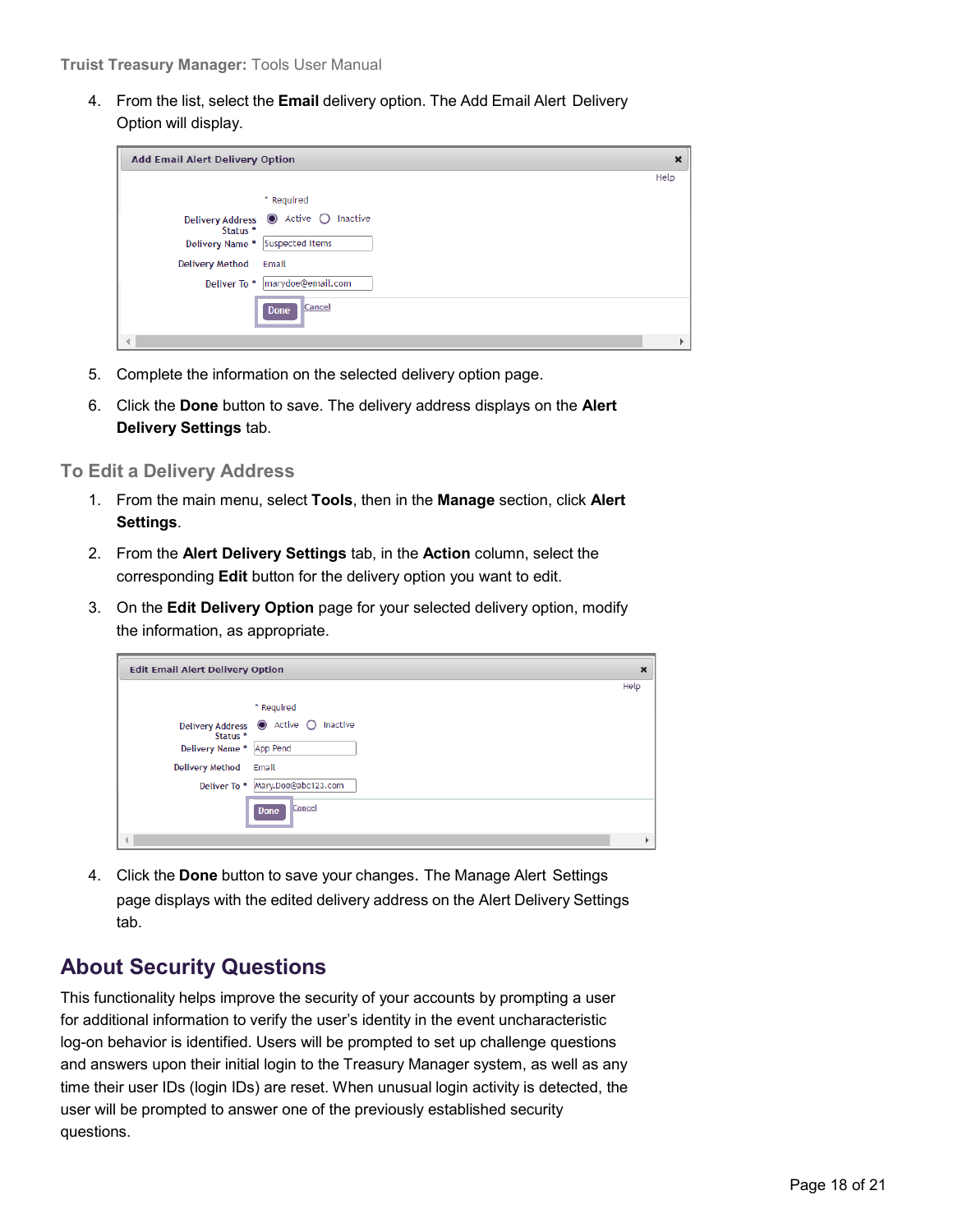#### <span id="page-18-0"></span>**To Set and Edit Security Questions**

1. From the main menu, select **Tools**, then in the **Set** section, click **Security Questions**. The Change Security Question and/or Answer page displays.

|                            | To change your security questions or answers, simply edit the information<br>below and submit. Please remember to select questions that are easy to<br>remember and relevant to you, but that would be difficult for others to guess. |
|----------------------------|---------------------------------------------------------------------------------------------------------------------------------------------------------------------------------------------------------------------------------------|
| <b>Security Question 1</b> |                                                                                                                                                                                                                                       |
| Select a Question          |                                                                                                                                                                                                                                       |
| Answer 1                   |                                                                                                                                                                                                                                       |
|                            |                                                                                                                                                                                                                                       |
|                            |                                                                                                                                                                                                                                       |
| <b>Security Question 2</b> |                                                                                                                                                                                                                                       |
| Select a Question          |                                                                                                                                                                                                                                       |
| Answer 2                   |                                                                                                                                                                                                                                       |
|                            |                                                                                                                                                                                                                                       |
|                            |                                                                                                                                                                                                                                       |
| <b>Security Question 3</b> |                                                                                                                                                                                                                                       |
| Select a Question          |                                                                                                                                                                                                                                       |
| Answer 3                   |                                                                                                                                                                                                                                       |
|                            |                                                                                                                                                                                                                                       |
|                            |                                                                                                                                                                                                                                       |

- 2. From the **Security Question** drop-down menus, select your security questions, then enter your responses in the **Answer** fields.
- 3. Click the **Continue** button.
- 4. Review your selections, then click the **Submit** button.

### <span id="page-18-1"></span>**About Secure Messages**

This functionality allows you to communicate with Truist Treasury Solutions Client Support by sending and receiving messages in a highly secure environment.

#### <span id="page-18-2"></span>**To Create a Secure Message**

1. From the main menu, select **Tools**, then in the **Create** section, click **Message**. The Create Message page displays.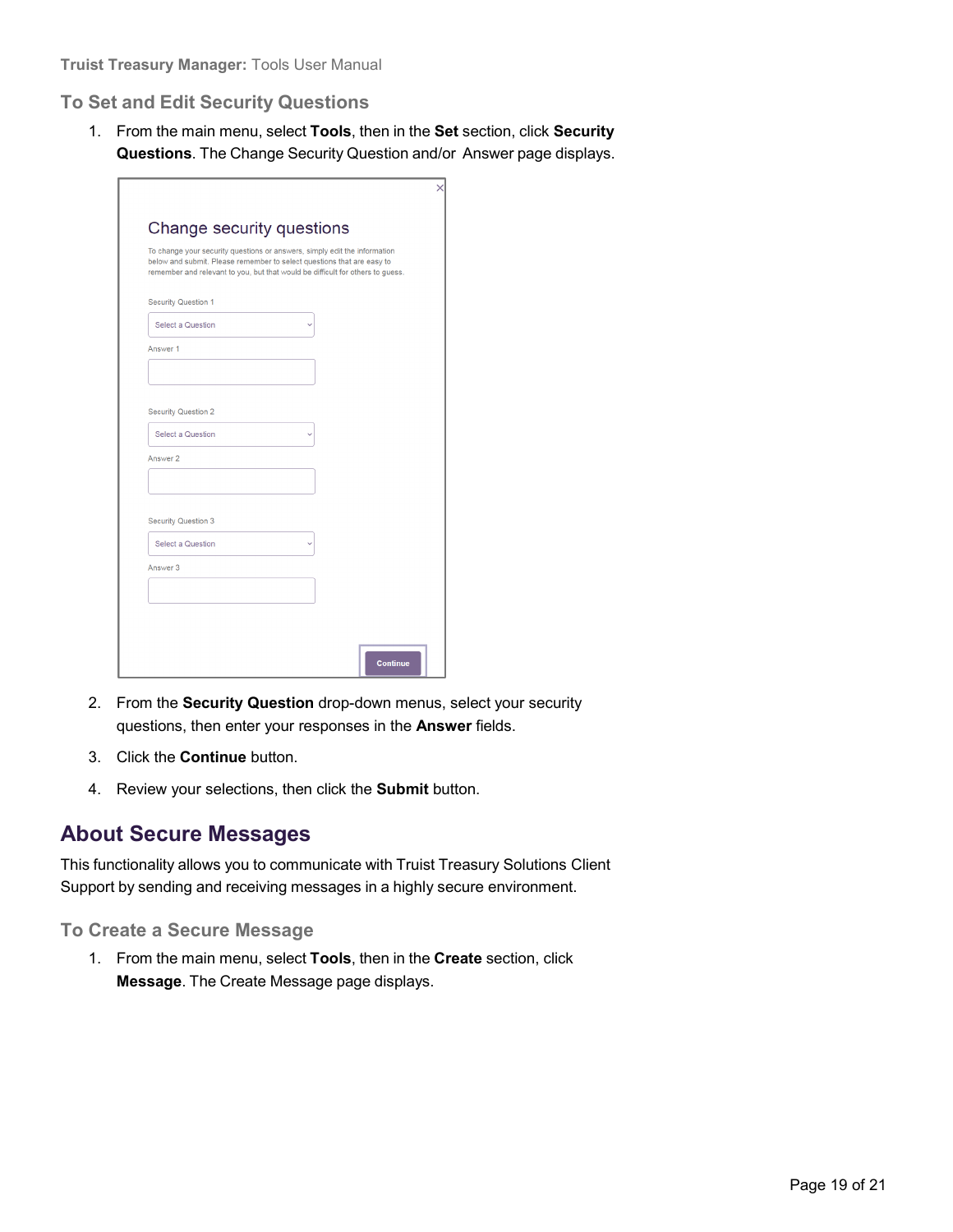| TRUIST <sub>H</sub>                                                                        |                                                                               |                                         |                       | <b>Treasury Manager</b> |                                                                                                                        | Inbox   User Material   Log Off | Welcome, John<br>Timeout: 0:29:56 |
|--------------------------------------------------------------------------------------------|-------------------------------------------------------------------------------|-----------------------------------------|-----------------------|-------------------------|------------------------------------------------------------------------------------------------------------------------|---------------------------------|-----------------------------------|
| <b>Treasury Dashboard</b>                                                                  | <b>Information Reporting</b><br><b>Payments</b>                               | <b>Positive Pay</b><br><b>Transfers</b> | <b>Check Services</b> | <b>File Services</b>    | <b>Tools</b><br>Manage                                                                                                 | <b>Administration</b>           |                                   |
| <b>Create Message</b><br>Use this page to send a secure message to our bank support staff. |                                                                               |                                         |                       |                         | <b>Alert Settings</b><br><b>Messages</b><br><b>Standard Banks</b><br>Create<br>Message<br><b>Preferred Bank</b><br>Set |                                 | $^{\circ}$                        |
| To *<br>Subject *                                                                          | * Required<br>Select a Contact                                                |                                         |                       |                         | Password<br><b>Startup Screen</b><br><b>Security Questions</b>                                                         |                                 |                                   |
| Message *                                                                                  |                                                                               |                                         |                       |                         |                                                                                                                        |                                 |                                   |
| Attachment(s)                                                                              | You have entered 0 of 2000 maximum characters<br>Choose File   No file chosen |                                         |                       |                         |                                                                                                                        |                                 |                                   |
|                                                                                            | Cancel<br><b>Send Message</b>                                                 |                                         |                       |                         |                                                                                                                        |                                 |                                   |

2. Enter the required information.

**Note:** You have the ability to attach a file to your message by clicking in the **Choose File** field.

3. Click the **Send Message** button.

**Note:** You can also send a message by clicking the Inbox link in the top right of the screen, then clicking the **Message** tab, and next clicking the **Create Message** button.

<span id="page-19-0"></span>**To Delete a Secure Message**

1. From the main menu, select **Tools**, then in the **Manage** section, click **Messages**. The Inbox page displays.

|                                                                           | Welcome, Mary<br>TRUIST HH<br>Inbox   User Material   Log Off<br><b>Treasury Manager</b><br>Timeout: 0:29:33 |                 |                                         |                                               |                                                                                                          |                   |                            |  |  |  |
|---------------------------------------------------------------------------|--------------------------------------------------------------------------------------------------------------|-----------------|-----------------------------------------|-----------------------------------------------|----------------------------------------------------------------------------------------------------------|-------------------|----------------------------|--|--|--|
| <b>Treasury Dashboard</b>                                                 | <b>Information Reporting</b>                                                                                 | <b>Payments</b> | <b>Transfers</b><br><b>Positive Pay</b> | <b>Check Services</b><br><b>File Services</b> | <b>Tools</b><br>Manage                                                                                   | Administration    |                            |  |  |  |
| <b>Inbox</b>                                                              | Use this page to view alerts, reminders, and messages.                                                       |                 |                                         |                                               | <b>Alert Settings</b><br>Messages<br><b>Standard Banks</b><br>Create<br>Message<br><b>Preferred Bank</b> |                   | 8<br>$\odot$               |  |  |  |
| Alerts (22)<br><b>Create Message</b><br>All messages expire after 30 days | Messages (1)<br>Message Usage = 1.68% (0.08MB of 5MB)                                                        |                 |                                         |                                               | Set<br>Password<br><b>Startup Screen</b><br><b>Security Questions</b>                                    |                   | Trems per page $10 \times$ |  |  |  |
| <b>Select All</b>                                                         | Sent/Received Date<br>and Time                                                                               | $\sim$ From     | To                                      | Subject                                       | <b>Message Type</b>                                                                                      | <b>Attachment</b> | <b>Expires</b>             |  |  |  |
| п                                                                         | 12/20/2021 15:20 (ET) Customer Care                                                                          |                 | mdoeabc123                              | Pending changes lost.                         | <b>Received</b>                                                                                          |                   | 01/19/2022                 |  |  |  |
| $\overline{\mathbb{R}}$                                                   | 12/20/2021 14:31 (ET)                                                                                        | mdoeabc123      | <b>ACH Reversal Support</b>             | <b>ACH Batch Reversal Request</b>             | Sent                                                                                                     |                   | 01/19/2022                 |  |  |  |
| п                                                                         | 12/09/2021 20:39 (ET)                                                                                        | mdoeabc123      | <b>Treasury Management Services</b>     | <b>Test Message</b>                           | Sent                                                                                                     | 0                 | 01/08/2022                 |  |  |  |
| Delete                                                                    |                                                                                                              |                 |                                         |                                               |                                                                                                          |                   | Items per page $10 \times$ |  |  |  |